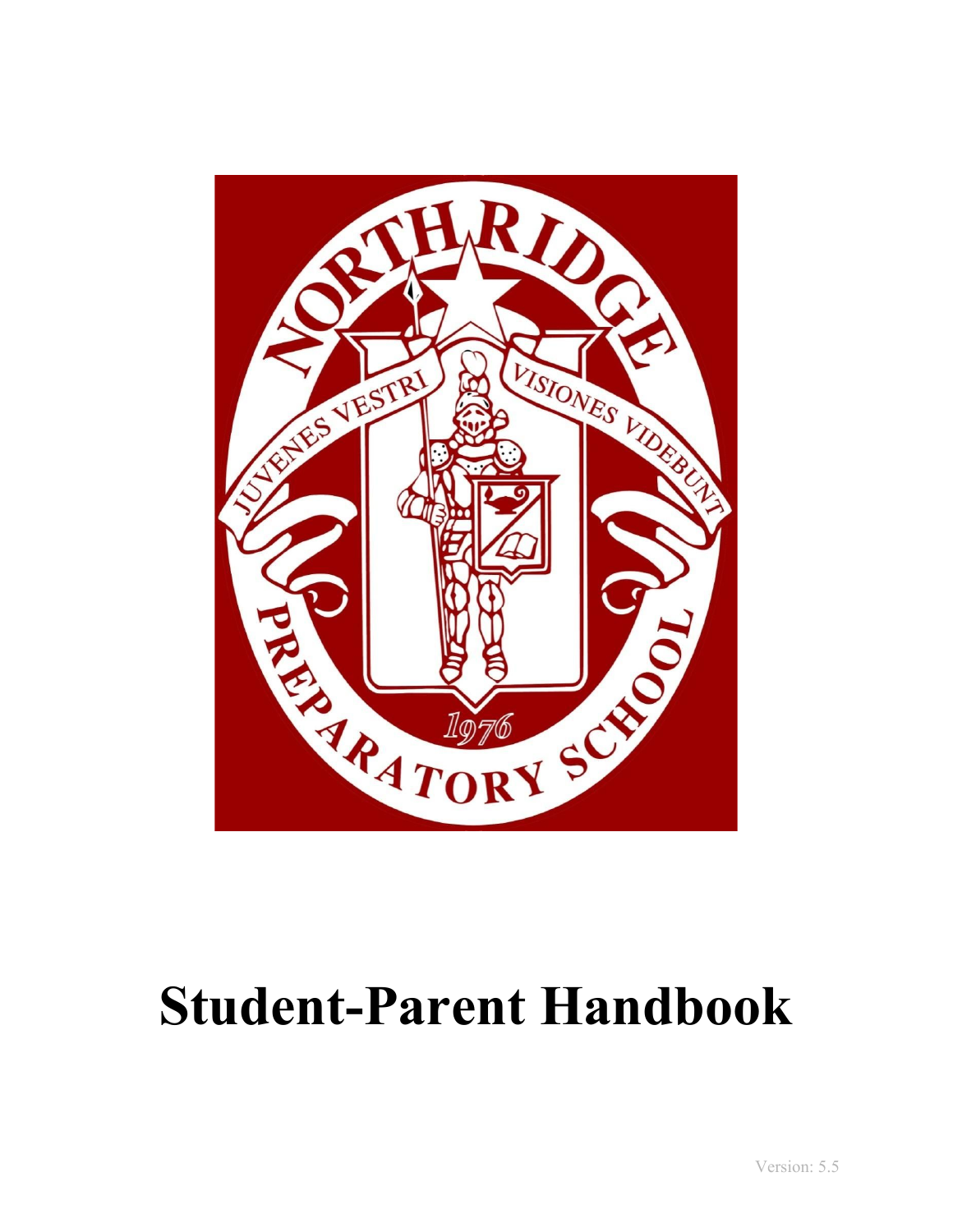# **Table of Contents**

| Welcome                                                    | 5              |  |  |  |
|------------------------------------------------------------|----------------|--|--|--|
| <b>About the Handbook</b>                                  | 5              |  |  |  |
| <b>About Northridge</b>                                    | 5              |  |  |  |
| <b>Mission Statement</b>                                   | 6              |  |  |  |
| Statement of Principles & Values                           | 6              |  |  |  |
| Support of Northridge's Statement of Principles and Values |                |  |  |  |
| Northridge, Opus Dei, and the Catholic Faith               | $\overline{7}$ |  |  |  |
| <b>Non-Discrimination Policy</b>                           | 7              |  |  |  |
| Governance of the School                                   | 7              |  |  |  |
| <b>School Information</b>                                  | 8              |  |  |  |
| <b>School Hours and Supervision</b>                        | 8              |  |  |  |
| <b>Contact Information</b>                                 | 8              |  |  |  |
| I have a question about                                    | 8              |  |  |  |
| <b>Academics</b>                                           | 9              |  |  |  |
| <b>Academic Integrity</b>                                  | 9              |  |  |  |
| <b>Course of Studies</b>                                   | 9              |  |  |  |
| <b>Course Syllabus</b>                                     | 9              |  |  |  |
| Disclosure of Academic History                             | 9              |  |  |  |
| <b>Grade Appeals</b>                                       | 10             |  |  |  |
| <b>Grading Scale</b>                                       | 10             |  |  |  |
| <b>Graduation Requirements</b>                             | 10             |  |  |  |
| <b>Incomplete Grades</b>                                   | 12             |  |  |  |
| Make-Up Work                                               | 12             |  |  |  |
| <b>Failed Classes</b>                                      | 12             |  |  |  |
| <b>Math Advancement</b>                                    | 12             |  |  |  |
| <b>National Honor Society</b>                              | 13             |  |  |  |
| <b>Physical Education - Athletes</b>                       | 13             |  |  |  |
| <b>Academic Reports</b>                                    | 13             |  |  |  |
| <b>Quarter Grades</b>                                      | 13             |  |  |  |
| <b>Report Cards</b>                                        | 13             |  |  |  |
| Retention                                                  | 13             |  |  |  |
| <b>Semester Exams and Final Grades</b>                     | 14             |  |  |  |
| <b>Standardized Testing</b>                                | 14             |  |  |  |
| <b>Textbooks and Consumable Materials</b>                  | 14             |  |  |  |
| Transcripts                                                | 14             |  |  |  |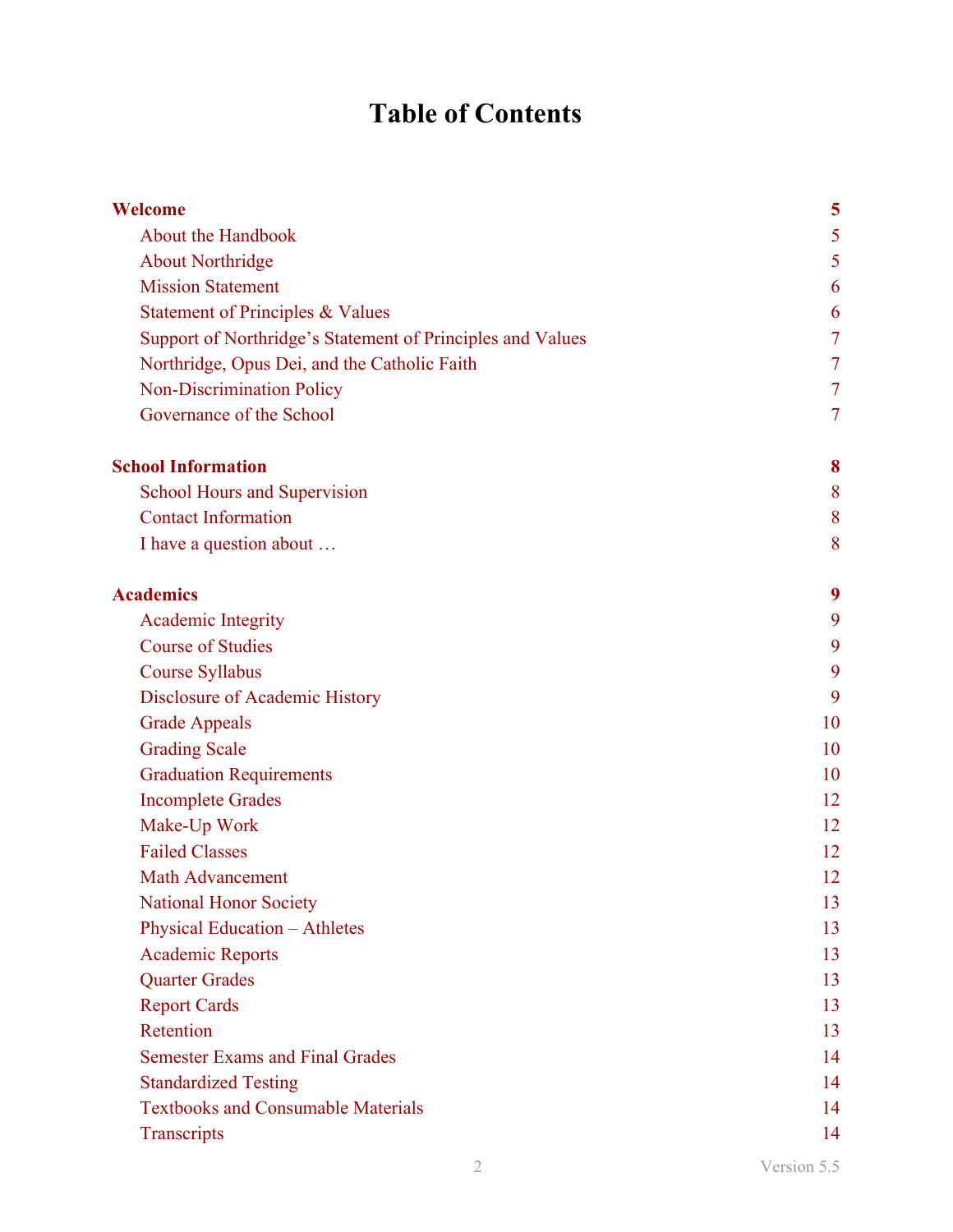| <b>Behavior Guidelines</b>                             | 15 |
|--------------------------------------------------------|----|
| Philosophy of Discipline                               | 15 |
| <b>Actions and Consequences</b>                        | 15 |
| <b>Bullying/Harassment Policy</b>                      | 16 |
| <b>Cumulative Discipline</b>                           | 17 |
| <b>Off-Campus Behavior</b>                             | 17 |
| Drug - Alcohol - Tobacco - Substance Abuse Policy      | 18 |
| <b>Parental Code of Conduct</b>                        | 18 |
| <b>School-Sponsored Activities</b>                     | 18 |
| Attendance                                             | 18 |
| <b>Tardiness</b>                                       | 19 |
| <b>Excused Tardiness and Absence</b>                   | 19 |
| <b>Frequent Tardiness and Absences</b>                 | 19 |
| <b>Unexcused Absence</b>                               | 19 |
| <b>Communication Vehicles</b>                          | 20 |
| <b>School Web-Site</b>                                 | 20 |
| <b>School Calendar</b>                                 | 20 |
| <b>Knightly News</b>                                   | 20 |
| OnCampus®                                              | 20 |
| <b>School Messenger</b>                                | 20 |
| E-Mail and Voice-Mail                                  | 21 |
| <b>Emergency Closing Notification</b>                  | 21 |
| <b>Parent Conferences</b>                              | 21 |
| <b>Dress Code</b>                                      | 22 |
| Philosophy                                             | 22 |
| <b>High School Dress Code</b>                          | 22 |
| Middle School Uniform                                  | 22 |
| Dress Code Guidelines, for both Middle and High School | 22 |
| Maroon & Gold Fridays                                  | 23 |
| Homework Pass Spirit Days                              | 23 |
| Hall Fests and Hall T Shirts                           | 23 |
| <b>Physical Education Uniform</b>                      | 23 |
| Grooming                                               | 24 |
| <b>Consequences for Non-Compliance</b>                 | 24 |
| <b>Extracurriculars</b>                                | 25 |
| Philosophy                                             | 25 |
| <b>International Students</b>                          | 25 |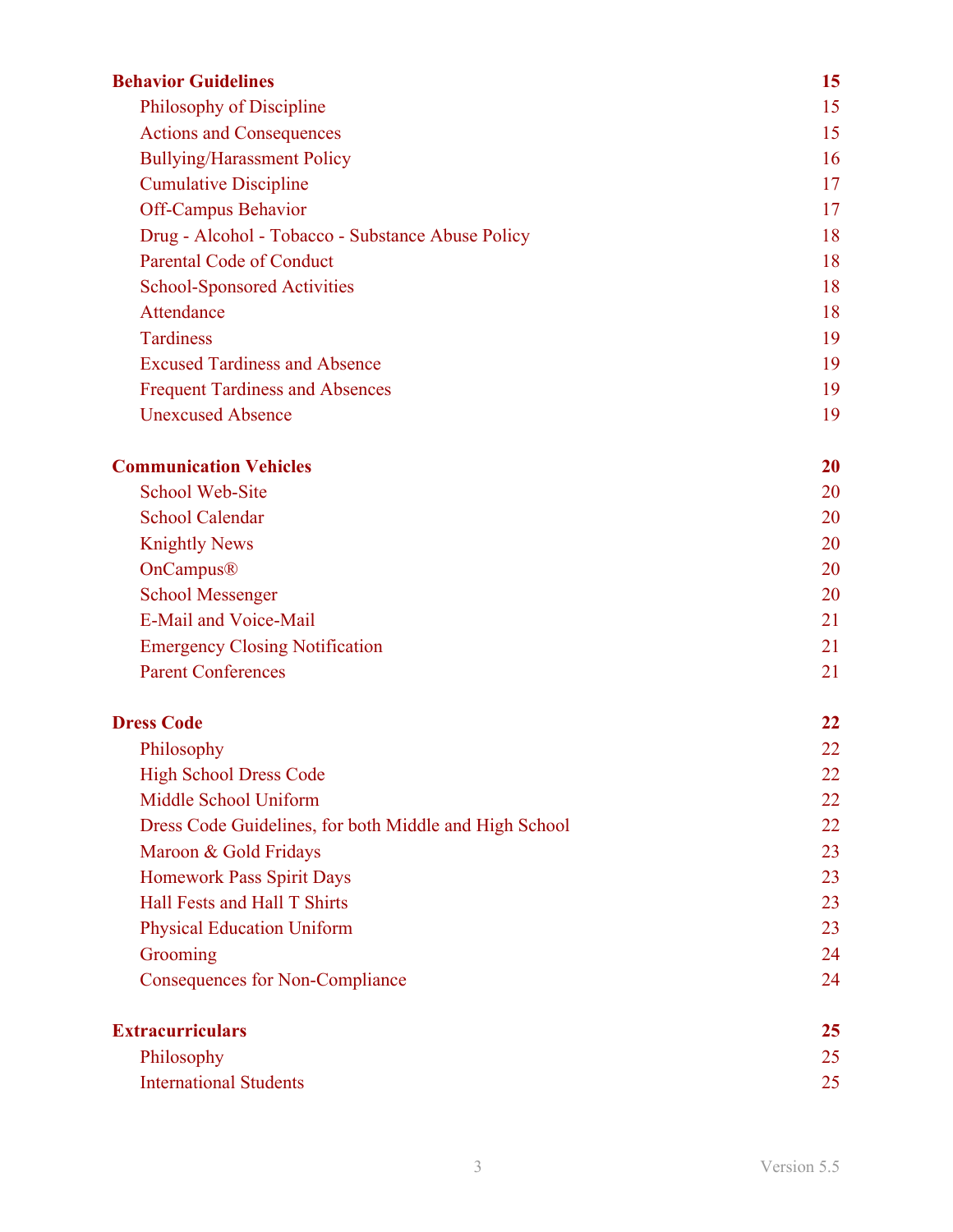| <b>Financial Policies</b>                             | <b>26</b> |
|-------------------------------------------------------|-----------|
| <b>Enrollment Contracts</b>                           | 26        |
| <b>Semester Exams</b>                                 | 26        |
| <b>Tuition and Fees</b>                               | 26        |
| <b>School Procedures</b>                              | 27        |
| Attendance - Field Trips and Co-Curricular Excursions | 27        |
| <b>Backpacks and Personal Belongings</b>              | 27        |
| <b>Cell Phones and Electronic Devices</b>             | 27        |
| <b>Computer and Network Usage</b>                     | 28        |
| Drivers' Education                                    | 29        |
| <b>Emergency Drills</b>                               | 29        |
| <b>Extracurricular Events and Make-Up Work</b>        | 29        |
| <b>Fundraising Events</b>                             | 29        |
| <b>Health Records</b>                                 | 30        |
| Medication                                            | 30        |
| Lunch                                                 | 30        |
| <b>Senior Lunch Privileges</b>                        | 30        |
| <b>Lockers and Locks</b>                              | 31        |
| <b>Hall Passes</b>                                    | 31        |
| Mothers' Club                                         | 31        |
| Parking                                               | 31        |
| <b>Money Lending</b>                                  | 31        |
| <b>Security and Visitors</b>                          | 31        |
| <b>Year-End Awards</b>                                | 32        |
| <b>Student Formation</b>                              | 33        |
| <b>Advisory Program</b>                               | 33        |
| Chaplain                                              | 33        |
| Halls of Northridge                                   | 33        |
| Mass and Study Hall                                   | 33        |
| <b>Religion Classes</b>                               | 34        |
| <b>Social Opportunities</b>                           | 34        |
| <b>PACE</b>                                           | 34        |
| Spirit of Service                                     | 34        |
| <b>Conclusion</b>                                     | 35        |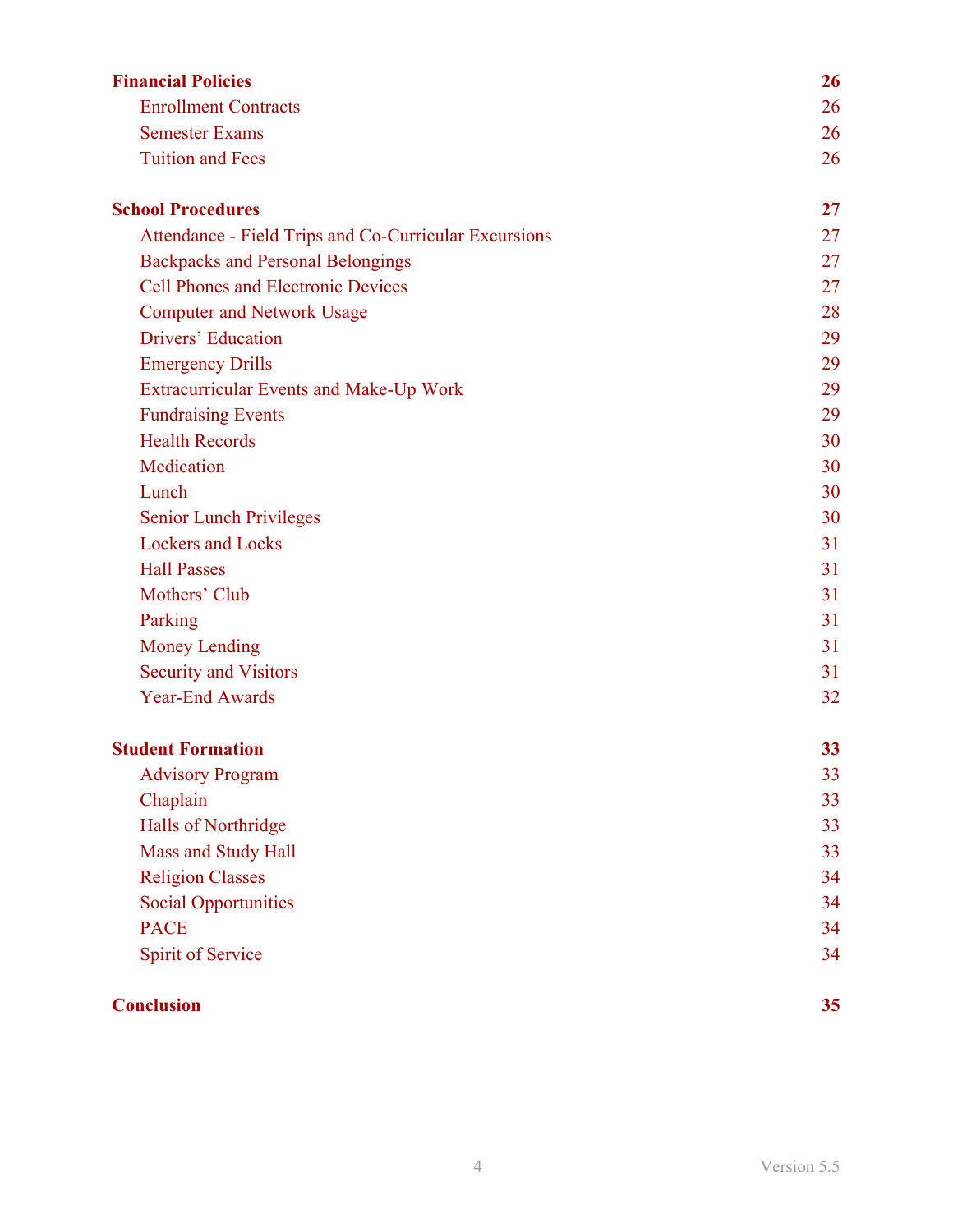# **Welcome**

<span id="page-4-0"></span>The faculty and staff would like to welcome you to Northridge!

At Northridge, we strive to help all of our students grow in Christian and human virtues in order to prepare them for the next stage of education and, more importantly, life. Virtues are good qualities, developed and fixed habits, that have become second nature by our repeated efforts to acquire them. We develop a good habit in a sport – such as shooting foul shots – by being taught how to do it properly and then practicing it repeatedly. At Northridge we learn self-dis cipline, perseverance, time management, reading, writing, thinking skills, and other good study and work habits by recognizing their importance and by practicing them regularly in school and outside of school. Similarly, we learn respect for others, honesty, responsibility, sincerity, generosity, and other moral virtues by making the effort to live them constantly.

Our vision for the students of Northridge is that they become virtuous young men; the type of men parents would want their daughters to marry. A real man is able to do the good he wants to do when he wants because he is in control of himself. He treats others well, works responsibly, is honest and sincere. He sees his life as one of service: to God, his wife, his family, friends and colleagues. He understands that true happiness is found only in this gift of self. He is fun to be with but has the strength to say "no" when something is wrong and hurtful to himself or to others. He will make mistakes, but he will always get up and keep trying.

As you look through this handbook, keep in mind that no one comes to our school as the perfect Northridge student. We believe that anyone admitted to Northridge can – with a positive attitude steeped in sincerity and hard work – succeed academically and socially as a member of the Northridge community.

We are delighted and proud to have you form part of the rich tradition of the Northridge family!

## <span id="page-4-1"></span>**About the Handbook**

This handbook is an overview of Northridge Preparatory School, its philosophy, and its policies and procedures. The information contained in this handbook applies to all parents and students of Northridge. Northridge will modify this handbook from time to time; the official version can be found on the school's website. Further information about the school can be found on our website, www.northridgeprep.org.

## <span id="page-4-2"></span>**About Northridge**

In 1976, a group of dedicated parents and professional educators came together to embark upon a most noble and daring endeavor  $-$  that of starting a school. Integral to this vision was an environment that would not only challenge their sons academically but also provide for them the necessary tools, experiences, and role models to become men of faith, men of character, and men of virtue.

Today, Northridge has a rich history of successful alumni, ac complished athletics, burgeoning theatre and music programs, and national recognition of its academic ex cellence. The common thread that weaves together these impressive accolades is a committed group of faculty, men who understand the challenges young men face on their journey into manhood.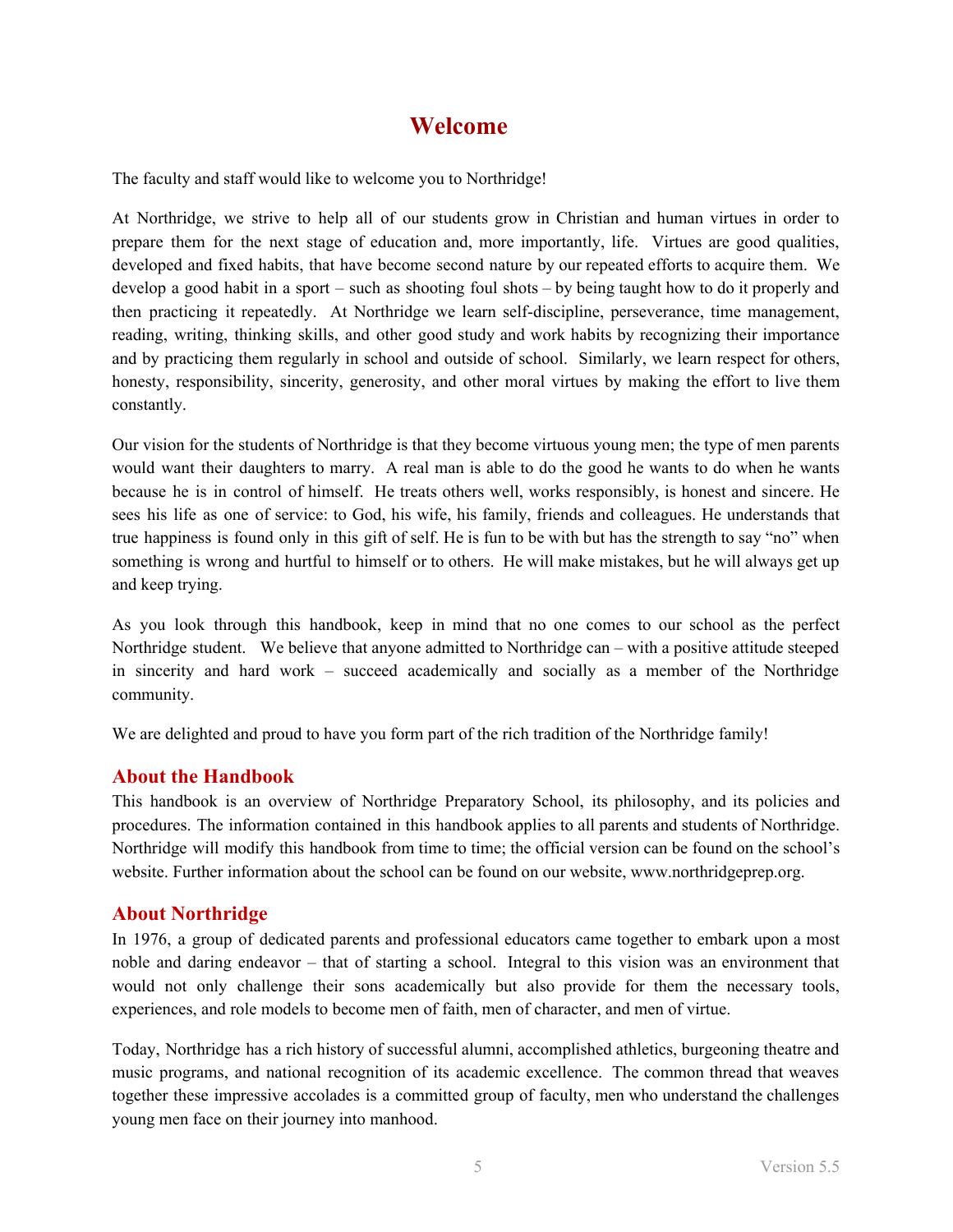#### <span id="page-5-0"></span>**Mission Statement**

Northridge is an independent school for young men in grades 6-12. Built upon the foundation of a liberal arts curriculum, personal character formation, and collaboration with parents, Northridge encourages each student to pursue his studies with professional excellence, possess a spirit of adventure and optimism towards life's challenges, and to become a man of virtue who desires to love God and serve others.

# <span id="page-5-1"></span>**Statement of Principles & Values**

- 1. Northridge Preparatory School ("Northridge") is an independent, college preparatory school for young men in grades 6-12 that is grounded in the Catholic Faith . It encourages its students to pursue their studies with professional excellence, to become men of virtue with a spirit of adventure and optimism toward life's challenges.
- 2. The school understands its religious and educational mission as a collaboration with parents, who have the primary responsibility for the education of their sons. Therefore, harmony between the intellectual and moral education received at school and the formation received at home is necessary for the school's educational effectiveness. Upon applying for a place at Northridge, parents, students, and families commit themselves to upholding the ideals contained in this Statement.
- 3. A Northridge education seeks to form the will as well as the mind, and it fosters in students a deep desire to practice moral virtues: hard work, generosity, self-control, courage, magnanimity, etc. It also encourages practical details of order, punctuality, cleanliness, and care for material things.
- 4. Northridge seeks to provide each student with individual attention. Each boy is assigned an advisor from among the faculty who, together with the boy's parents, facilitates his full development as a man. The advisor meets frequently with him one-on-one and, through his example, advice, and encouragement, helps the young man to grow in self-knowledge, achieve his maximum academic potential, and motivate him to struggle for virtue. The success of the advisory program requires on-going communication and cooperation between the parents and the advisor.
- 5. A defining characteristic of Northridge is the Christian spirit which imbues all of its activities, no matter how inconsequential. Northridge looks to the Magisterium of the Catholic Church as the final authority concerning divinely revealed truth, morality, the proper conduct of mankind, and scriptural interpretation. All Northridge activities should be carried out in a manner consistent with that Magisterium. Northridge relies on administrators, faculty, non-teaching staff, parents, and students to create, foster, and maintain this Christian spirit.
- 6. Northridge provides courses on the Catholic Faith in each grade level. The Catholic Prelature of Opus Dei provides Northridge with chaplains to oversee the reli gion curriculum, celebrate Mass, administer the Sacraments, be available for spiritual direction, and occasionally teach.
- 7. Northridge is operated by Northridge Preparatory School, Inc., a  $501(c)(3)$  non-profit corporation incorporated in the state of Illinois. It is governed by a board of directors and managed on a day-to-day basis by a headmaster with an administrative council. Both the board and the headmaster have the duty to ensure that the religious and educational principles stated in this statement are consistently observed.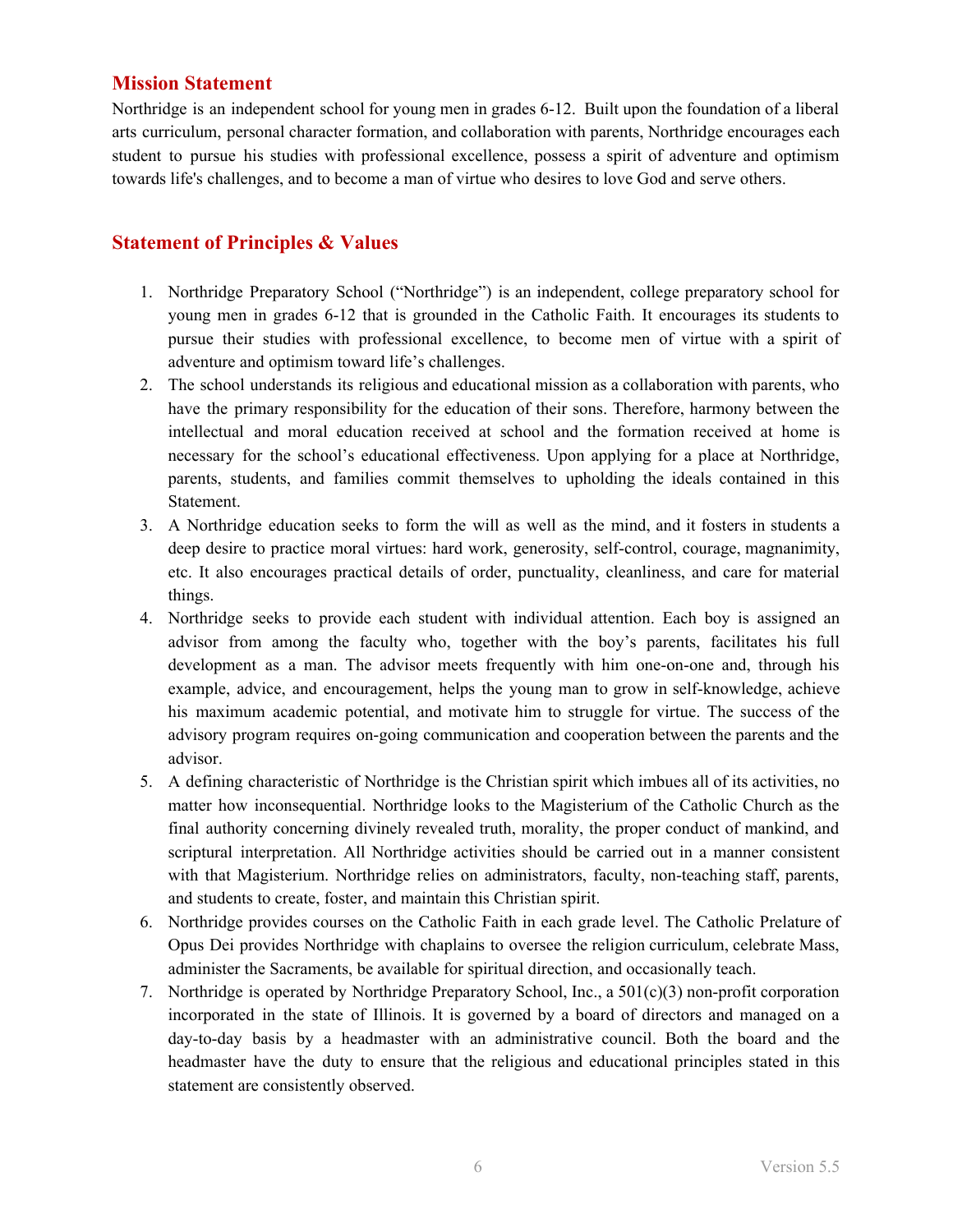#### <span id="page-6-0"></span>**Support of Northridge's Statement of Principles and Values**

Students. Students are expected to respect and act in accordance with the principles and values enunciated in the school's Statement of Principles and Values and the school's mission of educating its students according to them. Failure to adhere to the above is grounds for discipline up to and including expulsion.

Parents. By enrolling their son at Northridge, parents indicate that they accept the principles and values enunciated in the school's Statement of Principles and Values and agree that the school will educate their son in accordance with them. Parents are expected to respect these principles and values and should try to model them for their sons.

# <span id="page-6-1"></span>**Northridge, Opus Dei, and the Catholic Faith**

An essential component of Northridge's mission is to offer education in the Catholic faith to all interested students. Religious formation addresses life's most important questions and greatly assists parents who want an education rooted in faith for their sons. For this reason, Northridge offers courses on the Catholic Faith at each grade level, for those interested. It also offers daily Mass, sacrament of Confession, and the opportunity for spiritual guidance from a full-time chaplain.

Northridge is an independent school, governed by a Board of Directors. The Sacraments and religious education available at Northridge are offered with the approval of the Archdiocese of Chicago. Since the school's foundation, Northridge has asked the Prelature of Opus Dei to appoint the chaplains and the religion teachers.

Opus Dei, Latin for "the Work of God," is a Catholic organization that was founded by St. Josemaría Escrivá in 1928. The purpose of Opus Dei is to help people turn their work and daily activities into occasions for growing closer to God, for serving others, and for improving society. The spirit of Opus Dei imbues life at Northridge in many ways, such as in the effort to do little things well out of love for God, in creating a cheerful and friendly environment, and in the emphasis placed on personal freedom coupled with personal responsibility. To learn more about Opus Dei or St. Josemaría Escrivá, visit [www.opusdei.org](http://www.opusdei.org/).

#### <span id="page-6-2"></span>**Non-Discrimination Policy**

Northridge admits students of any race, color, national and ethnic origin, and religious background with all the rights, privileges, programs, and activities generally accorded or made available to every student at the school.

#### <span id="page-6-3"></span>**Governance of the School**

Northridge Preparatory School is a not-for-profit corporation whose Board of Directors is responsible for establishing policies, ensuring fiscal prudence, and working with the school to develop its strategic plan.

The Board of Directors entrusts the day-to-day running of the school and all academic matters to the Headmaster with the guidance of the Administrative Council. This leadership of the school fosters the on-going intellectual, human, doctrinal, and spiritual formation of the students, teachers, staff and parents of Northridge.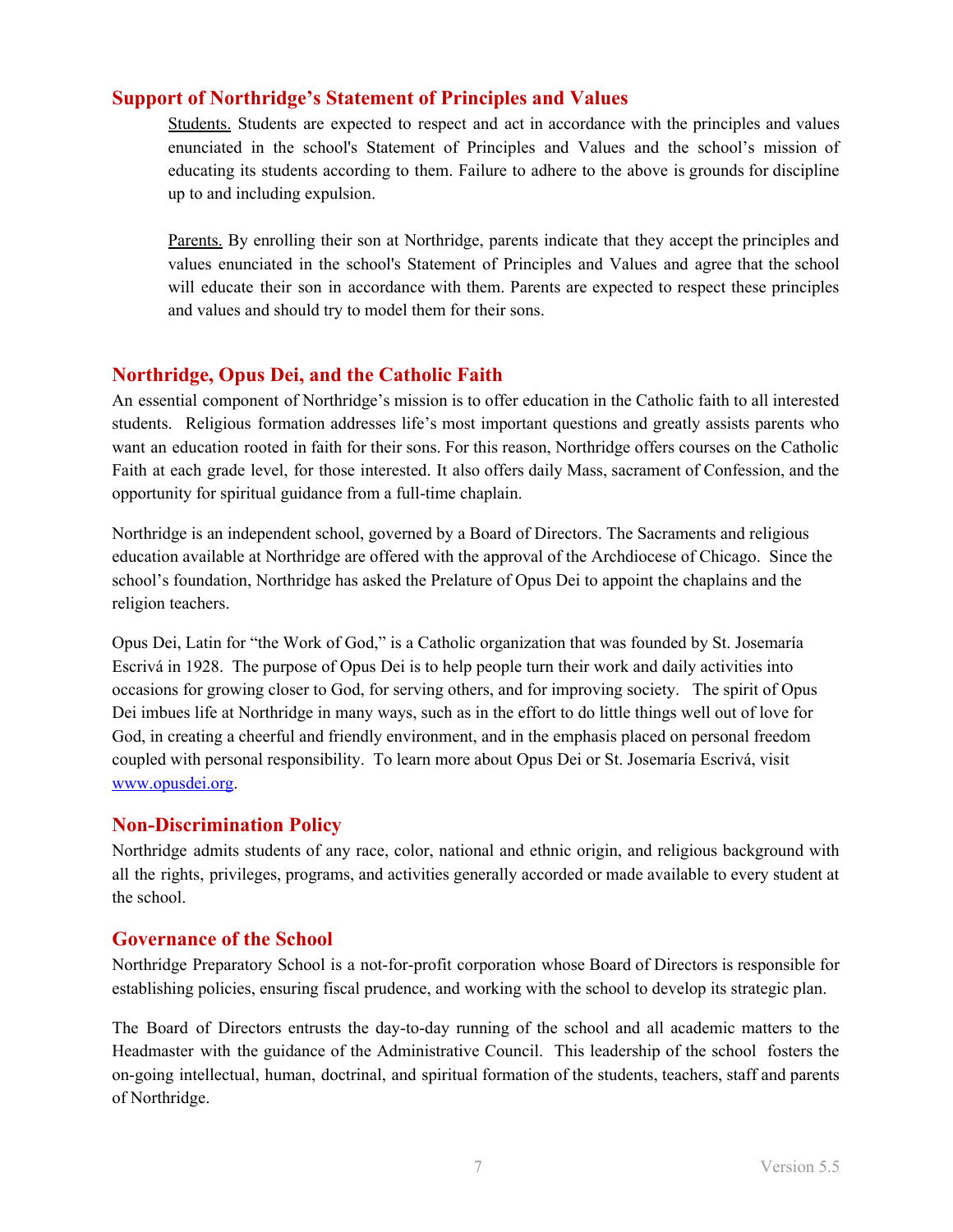# <span id="page-7-0"></span>**School Information**

#### *Main Office*

| Hours:        | 7:30 a.m. $-4:30$ p.m. |
|---------------|------------------------|
| Phone Number: | $(847)$ 375-0600       |

#### *School Hours*

| <b>Building Opens:</b>  | $7:00$ a.m.                     |
|-------------------------|---------------------------------|
| First Class:            | $8:25$ a.m.                     |
| Dismissal:              | Monday through Friday 3:15 p.m. |
| <b>Building Closes:</b> | $5:00$ p.m.                     |

# <span id="page-7-1"></span>**School Hours and Supervision**

The building opens each day at approximately  $7:00$  a.m. and closes at  $5:00$  p.m. During this time Northridge is able to provide a supervised environment for the students between the hours of 7:30 a.m. and 4:00 p.m. After 4:00 p.m. all areas of the building are closed to students with the exception of the atrium. While the school does not strictly adhere to these times when closing the building for the day, parents are encouraged to make arrangements for the care and supervision of their sons after 4:00 p.m. There are no formal before or after school care programs.

# <span id="page-7-2"></span>**Contact Information**

Faculty and Staff email addresses and phone extensions are listed in the Directory and on the school's website, under: About >> Faculty Profiles

## <span id="page-7-3"></span>**I have a question about …**

**My son's grades** - Please contact your son's teacher.

**The Middle School** - Call your son's teacher or the Head of Middle School, Joe Rhee, (847) 375-0600 x465

**The High School** - Call your son's teacher or the Head of High School, Peter Fletcher, (847) 375-0600 x473

**To Report An Absence or Tardy** - Call the Receptionist, (847) 375-0600

**The Advisory Program** - Call the Dean of Students, Emmett McGovern, emcgovern@northridgeprep.org, (847) 375-0600 x459

**Athletic Schedules** - All competitions are posted on the school's calendar on our website: [northridgeprep.org/athletics-calendar/.](http://northridgeprep.org/athletics-calendar/) Or you can contact your son's coach or email or call the Athletic Director, Will Rey, [wrey@northridgeprep.org](mailto:wrey@northridgeprep.org), (847) 375-0600 x117

**College Counseling & Applications** - Robert Barder, [rbarder@nothridgeprep.org,](mailto:rbarder@nothridgeprep.org) (847) 375-0600 x427

**Tuition** - Call Assistant Headmaster, Hugo Chong, (847) 375-0600 x432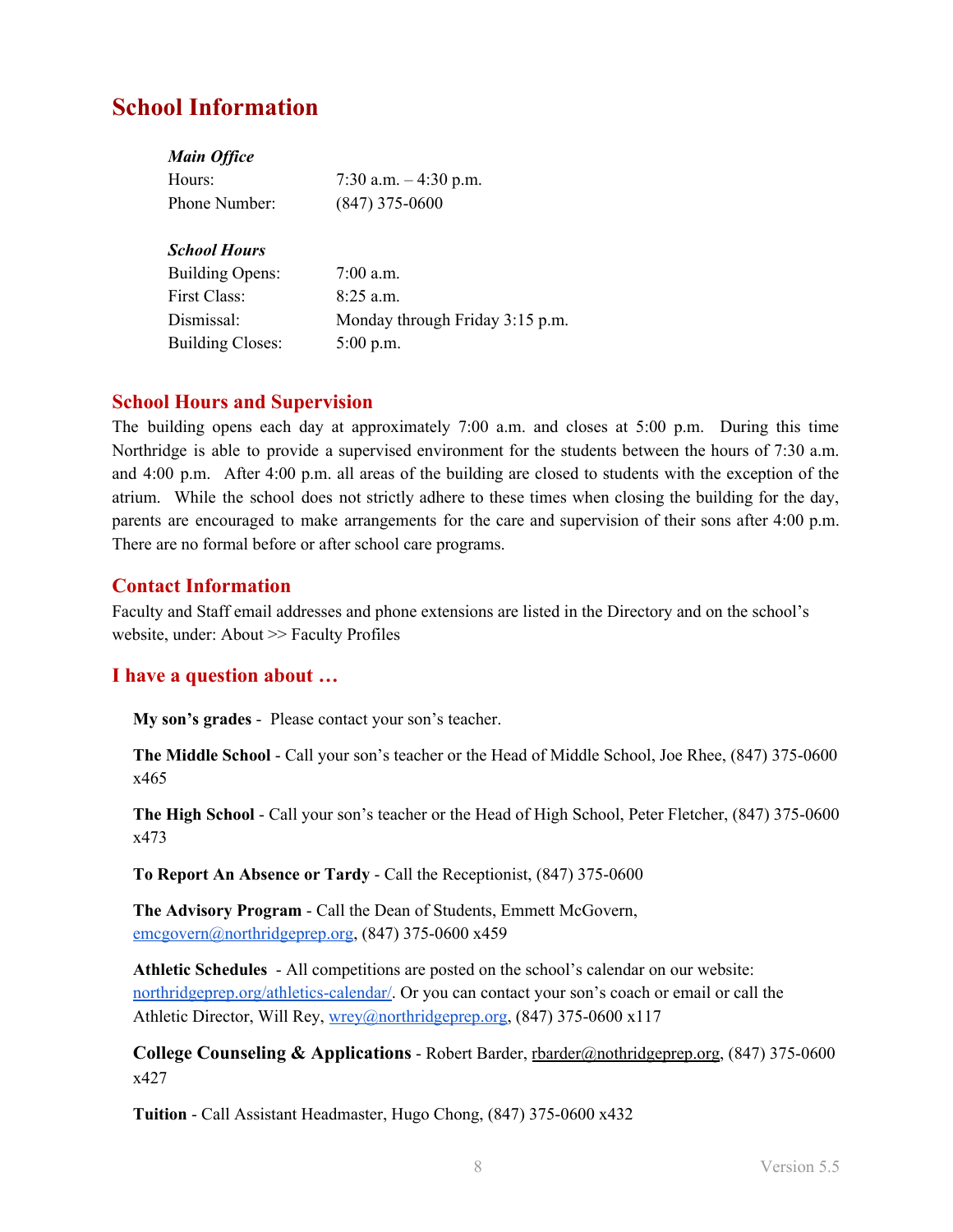# <span id="page-8-0"></span>**Academics**

# <span id="page-8-1"></span>**Academic Integrity**

Academic integrity is critical to the School's mission. With a lack of academic integrity, a student commits an injustice against others, damages morale, and harms himself by replacing honest effort with fraud.

An offense against academic integrity may be committed by

- 1. cheating on a quiz or test;
- 2. plagiarism or the unacknowledged borrowing of the work of an author;
- 3. using unauthorized aids;
- 4. copying another student's homework.

An offense against academic honesty may lead to a failing grade and parental notification. A second offense may result in lack of credit, immediate parental con ference, failure for the marking period in which the offense is committed, and suspension.

## <span id="page-8-2"></span>**Course of Studies**

Full list of courses for both middle school and high school can be found online, under the Academics section of the website.

## <span id="page-8-3"></span>**Course Syllabus**

At the beginning of the year (or semester) each teacher will provide his students a course syllabus that contains, at a minimum, the following information:

- Textbook and materials
- Course objectives and guidelines including an explanation of long range projects, daily homework, tests, quizzes, etc.
- Classroom guidelines including behavior expectations, tardy and absence procedures, make-up work policy, etc.
- Grading procedures

## <span id="page-8-4"></span>**Disclosure of Academic History**

In order to provide the best possible education for all of its students, it is imperative that the school has a complete understanding of each student's academic background. To this end, at the time formal application for admission is made, it is incumbent upon the student's family to disclose any and all past history of receipt of special education services such as an individualized education plan (IEP), a 504 plan, or a psychological diagnosis.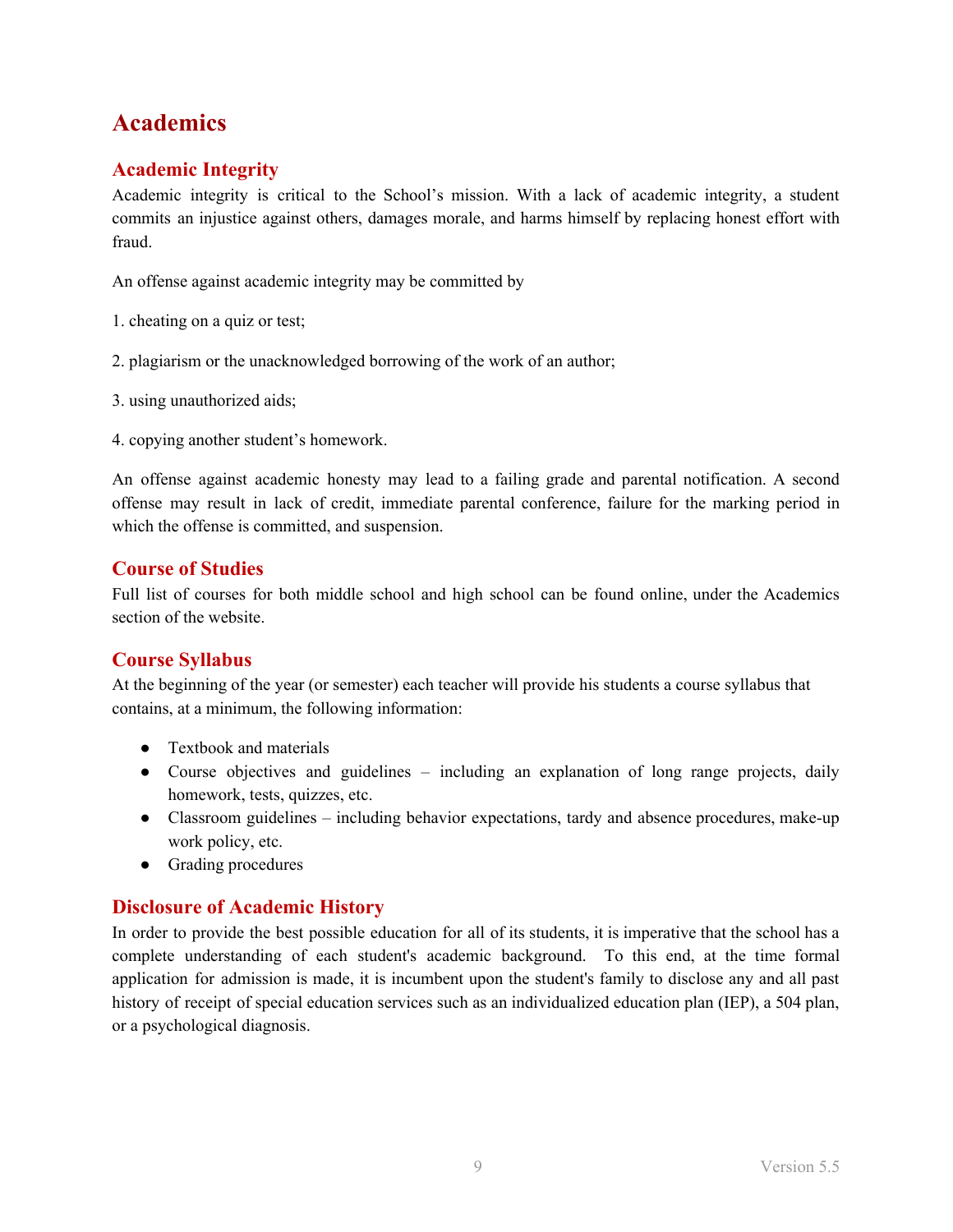# <span id="page-9-0"></span>**Grade Appeals**

If a student feels that a grade he has received in a course is inaccurate or arrived at unfairly, he should speak directly with his teacher as soon as possible. If concerns remain after speaking directly with the faculty member, the student or parent should contact the Head of Middle School, or Head of High School.

# <span id="page-9-1"></span>**Grading Scale**

 $98-100 = A+$  $95-97 = A$  $93-94 = A$  $90-92 = B+$  $87-89 = B$  $85-86 = B$  $82-84 = C+$  $79-81 = C$  $77-78 = C$  $74-76 = D+$  $70-73 = D$  $60-69 = F$ 

# <span id="page-9-2"></span>**Graduation Requirements**

In order to receive either a middle school or high school diploma, students must successfully complete the requirements below, as subject to review by the Administrative Council.

#### **High School**

| Curriculum         | <b>Credits</b> | <b>Comments</b>                                                                         |
|--------------------|----------------|-----------------------------------------------------------------------------------------|
| Mathematics        | 3              | Students may not enroll in next level until successful completion of previous<br>level. |
| Religion           | $\overline{4}$ | Required for all baptized Catholics. Encouraged for non-Catholics.                      |
| Physical Education | 2              | As required by the State of Illinois.                                                   |
| Foreign Language   | 3              |                                                                                         |
| English            | $\overline{4}$ |                                                                                         |
| History            | 3              |                                                                                         |
| Science            | 3              |                                                                                         |
| <b>Total</b>       | 22             |                                                                                         |

- Classes taken outside of Northridge, approved by the Head of High School, may receive credit, provided documentation proving successful completion of such a class is received in a timely
	- 10 Version 5.5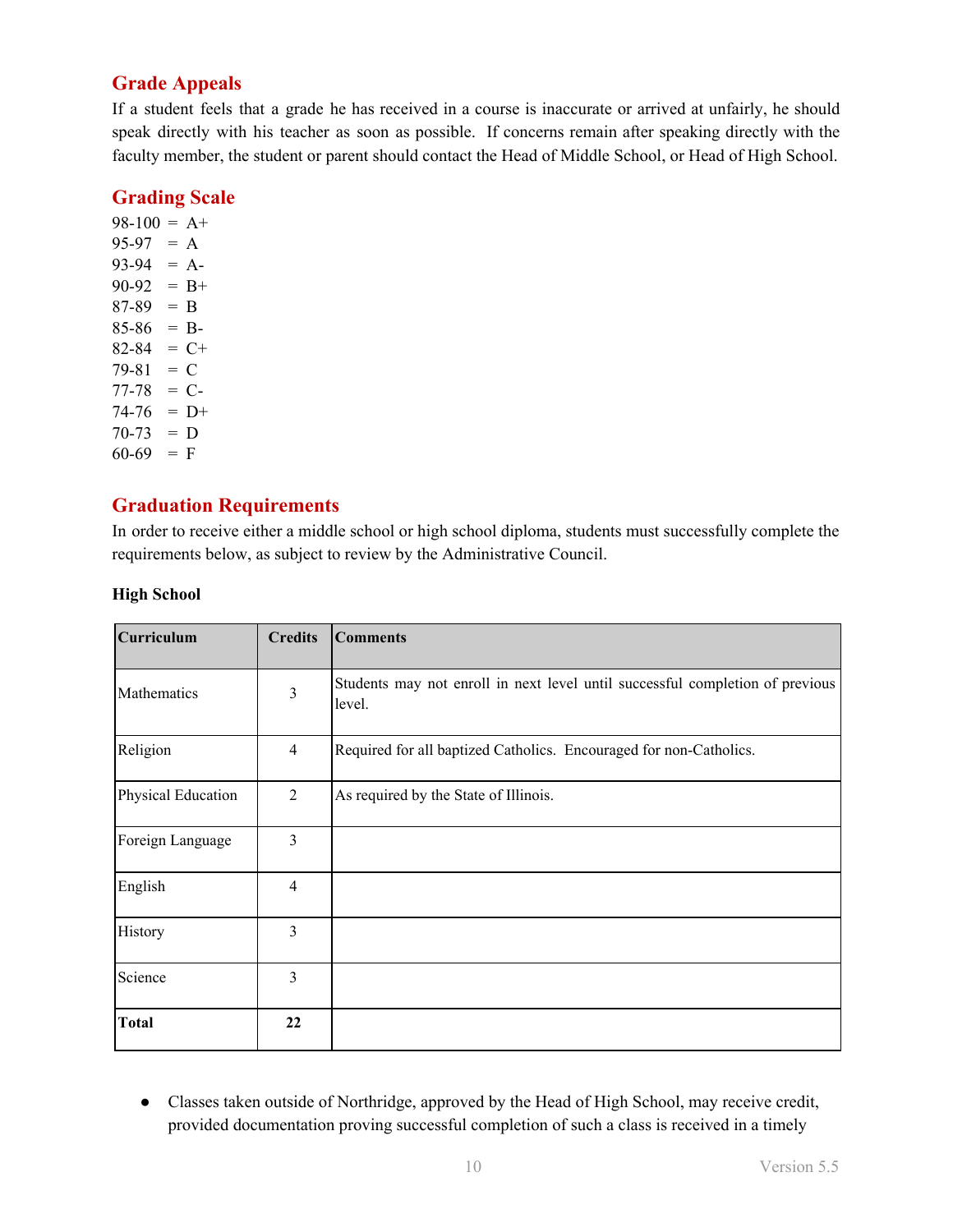fashion each school year. Such courses will not be included on a student's transcript nor in his GPA. Instead, the corresponding transcript will be attached to his Northridge transcript.

● All students must pass the Illinois and Federal Constitution Test offered in 10th grade.

| Curriculum          | Years |
|---------------------|-------|
| English             | 3     |
| Language Arts/Music |       |
| Foreign Language    | 2     |
| History             | 3     |
| Mathematics         | 3     |
| Religion            | 3     |
| Science             | 3     |
| Physical Education  | 3     |

#### **Middle School**

- Students are required to be registered for all classes offered.
- All students must pass the Constitution Test offered in 7th grade.

## **Homework**

Students are expected to receive consistent homework assignments in each course. In the Middle School, students are expected to turn their homework for periods 3 through 7 before the start of first period. They do this by inserting it into the "drop off" cabinet in the hallway from the main door (Door 4).

## **Honor Roll Recognition**

The Honor Roll rewards students for their academic accomplishments. Three different levels of academic distinction are recognized each quarter.

#### *Dean's List*

This highest academic honor is given to those students who have achieved a minimum grade average of 93 and have no single grade lower than an "A".

#### *First Honors*

This level of recognition is for students who have achieved a minimum grade average of 93 and have no single grade lower than a "B".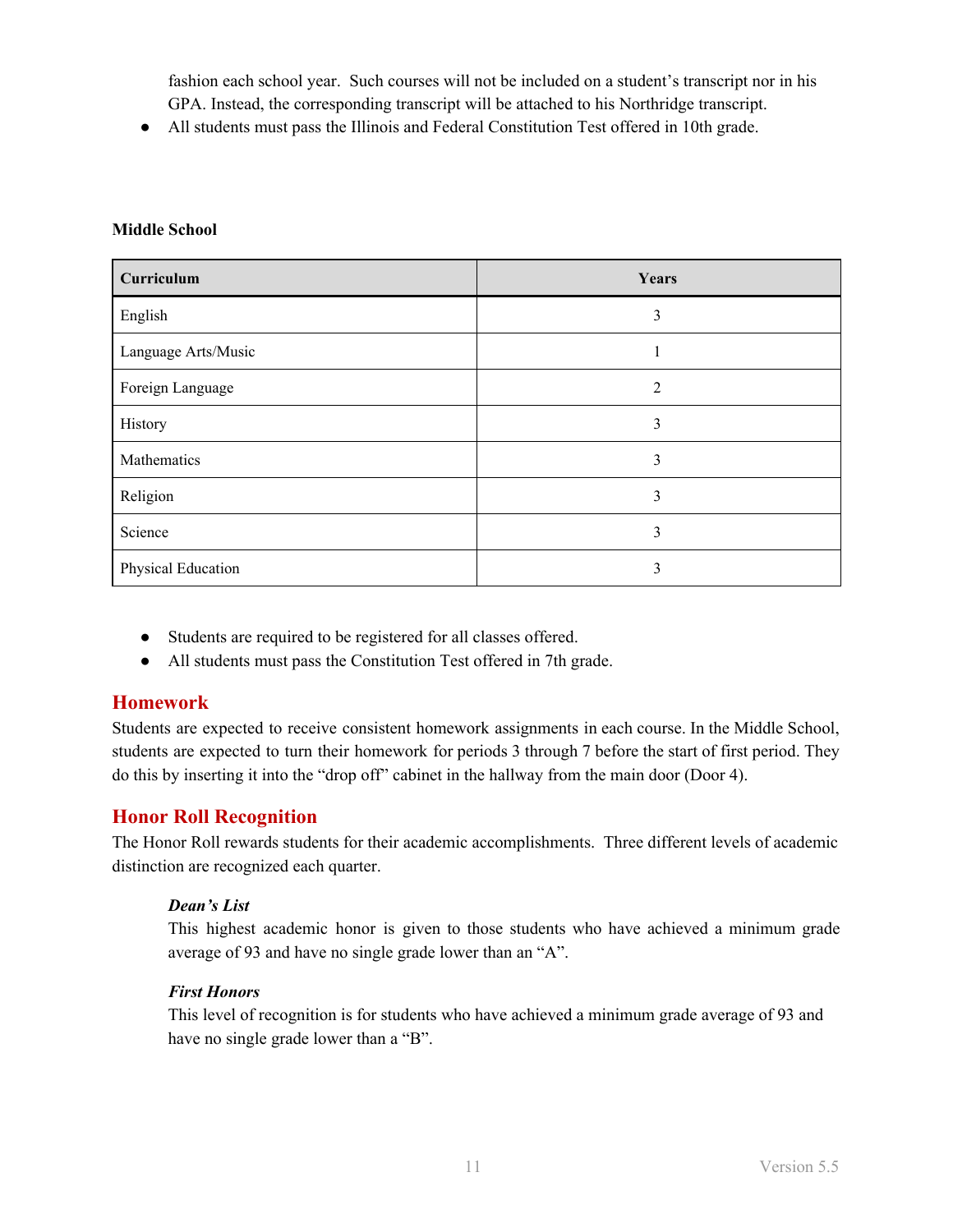#### *Second Honors*

Students achieving at this level have earned a minimum grade average of 85 with no single grade lower than a "C".

# <span id="page-11-0"></span>**Incomplete Grades**

Coursework which is incomplete at the end of a quarter must be made up according to the deadline set by the teacher. The maximum deadline for completion is the mid- point of the following quarter. At that time the teacher must submit a grade for the student, and any incomplete work will be counted as a zero.

# <span id="page-11-1"></span>**Make-Up Work**

Students are required to make up all work, missed quizzes and tests, as a result of an excused absence. A student is responsible for contacting his teacher to obtain missed assignments and arrange deadlines for submitting the work. The teacher will set these deadlines at his discretion.

#### <span id="page-11-2"></span>**Failed Classes**

In order to ensure fulfillment of graduation requirements all students who fail a semester of any class would need to make up this credit before the following school year. Students have a variety of options to make up a class that was not passed. Some students elect to pursue a summer school class in their community, while others enroll in online coursework that can be either teacher-led or self-directed. Please confirm with the school administration before your son's enrollment in make-up coursework that the class will be accepted by Northridge. For information on applying for an online course please contact the office.

## <span id="page-11-3"></span>**Math Advancement**

Northridge has a strong Math program, and advancement is done in a way that ensures the student can adequately master the content.

**Standard Route: one year to the next.** Each year your son's Math teacher will recommend the best placement for him based on his year's performance. The Math department chair makes the final decision. In cases where repeating a year is the recommendation, parents will be notified immediately after finals to allow for summer course enrollment should they so choose.

**Advancing over the summer:** Students who wish to advance to a higher math track may do so over the summer. We do not advance students during the school year because it sacrifices a student's mastery. To advance over the summer the student must have earned at least a "B" at Northridge in each semester during the prior school year. Then he will need to take a full summer math course from a school that has the prior approval of the Math Department Chair and earn at least a "B" in that course. Last, he will need to take the Northridge final exam in that course and earn a least a "B". Online courses, private tutoring, or any non-certified school program will not be considered for advancement.

Due to the serious foundation required to succeed in our higher math program, Algebra I and Pre-Calculus courses must be taken at Northridge and cannot be done over the summer.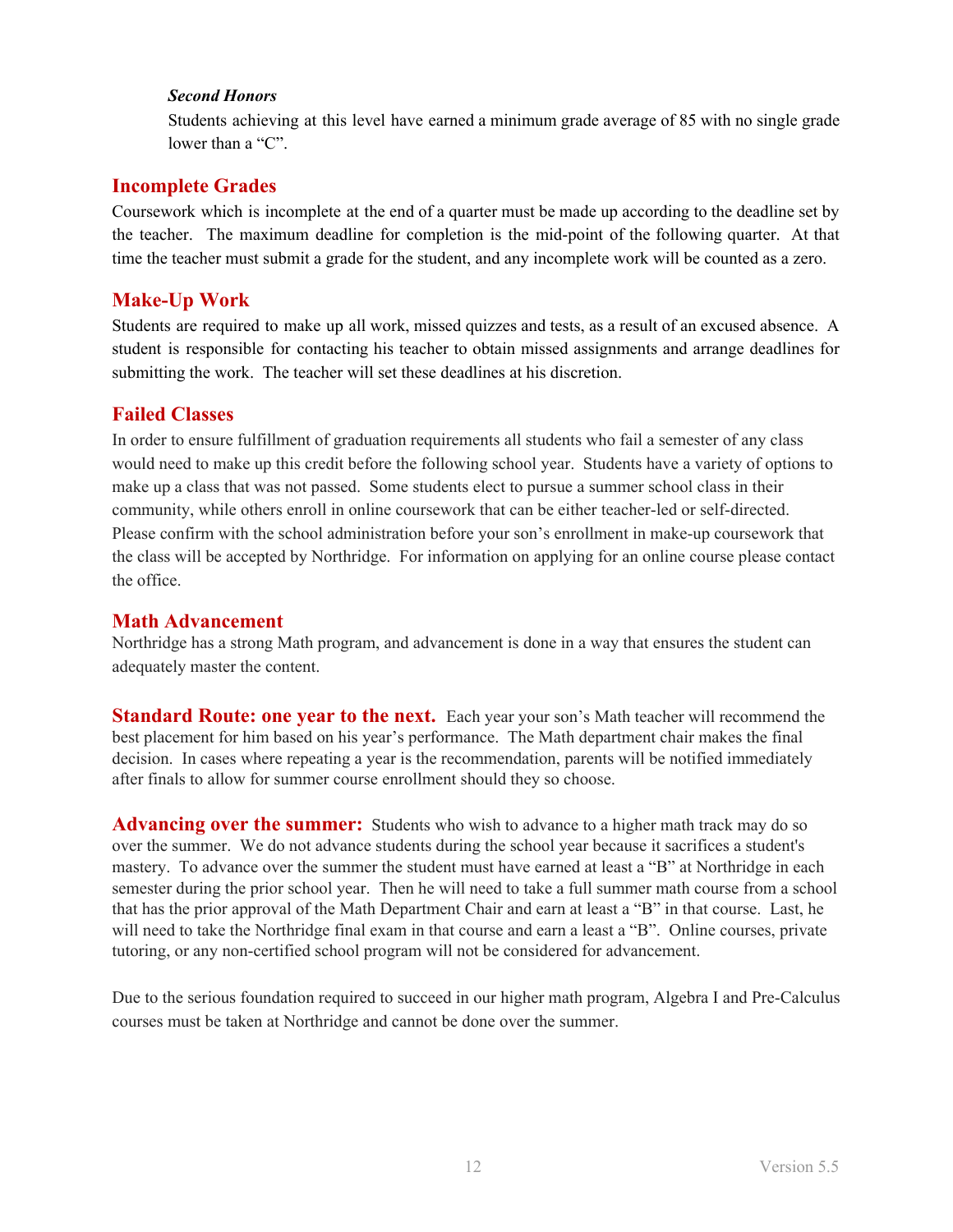## <span id="page-12-0"></span>**National Honor Society**

NHS is a national honorary association for high school sophomores, juniors, and seniors. Membership is based on maintaining excellence in scholarship, service, leadership, and character.

A student who has earned a 93% cumulative GPA or higher in his courses at Northridge and has attended Northridge for a minimum of two semesters may be considered for membership at the end of the first semester of his sophomore, junior, or senior year. All candidates are reviewed by a faculty council and then informed of the committee's decision by the faculty advisor. The decision of the faculty council is final – although sophomore and junior students may re-apply for membership the following year. A member of the National Honor Society must maintain at least a 90% grade point average to remain a member in good standing. A suspension may revoke his membership to the Society.

It is important to note that a student's grade point average is far from being the only consideration when determining a student's qualifications for admission to NHS. A track record of service to the school and the community coupled with an exemplary behavior record at Northridge are vital components as well.

## <span id="page-12-1"></span>**Physical Education – Athletes**

Varsity athletes may be exempt from participating in physical education class while they are in season. During this period of time, athletes will remain under the direct supervision of the physical education teacher. These students will receive a grade for the quarter at the teacher's discretion.

## <span id="page-12-2"></span>**Academic Reports**

Parents will receive an email notification from the teacher if their son is in danger of failing that class. In this event, both parents and the student are encouraged to follow up with the teacher( $s$ ) to provide the student the necessary support and guidance he needs to improve his grade(s).

## <span id="page-12-3"></span>**Quarter Grades**

Quarter grades are a summary of the student's mastery of the material presented throughout the quarter. This summary includes evaluations of daily work, class participation, quizzes, tests, and research assignments relative to the course objectives. In order to provide a student every reasonable opportunity to pass a particular course, no quarter grade below 60% nor higher than 100% is given, regardless of the student's performance.

# <span id="page-12-4"></span>**Report Cards**

These are issued once per quarter. For middle school students each quarter grade is a part of the student's permanent record. However, for high school students only the two semester grades are recorded on official transcripts. Report cards are mailed home, and final grades are posted to Edline once issued.

## <span id="page-12-5"></span>**Retention**

In rare cases a student may prove that he is not suited for the rigors of the school's curriculum. In the event that a student fails two classes at the conclusion of a semester, his enrollment status at Northridge will be subject to review.

To maintain a positive school climate, the school will also review the enrollment status of each new student at the end of his first year of attendance. All students moving from middle school to high school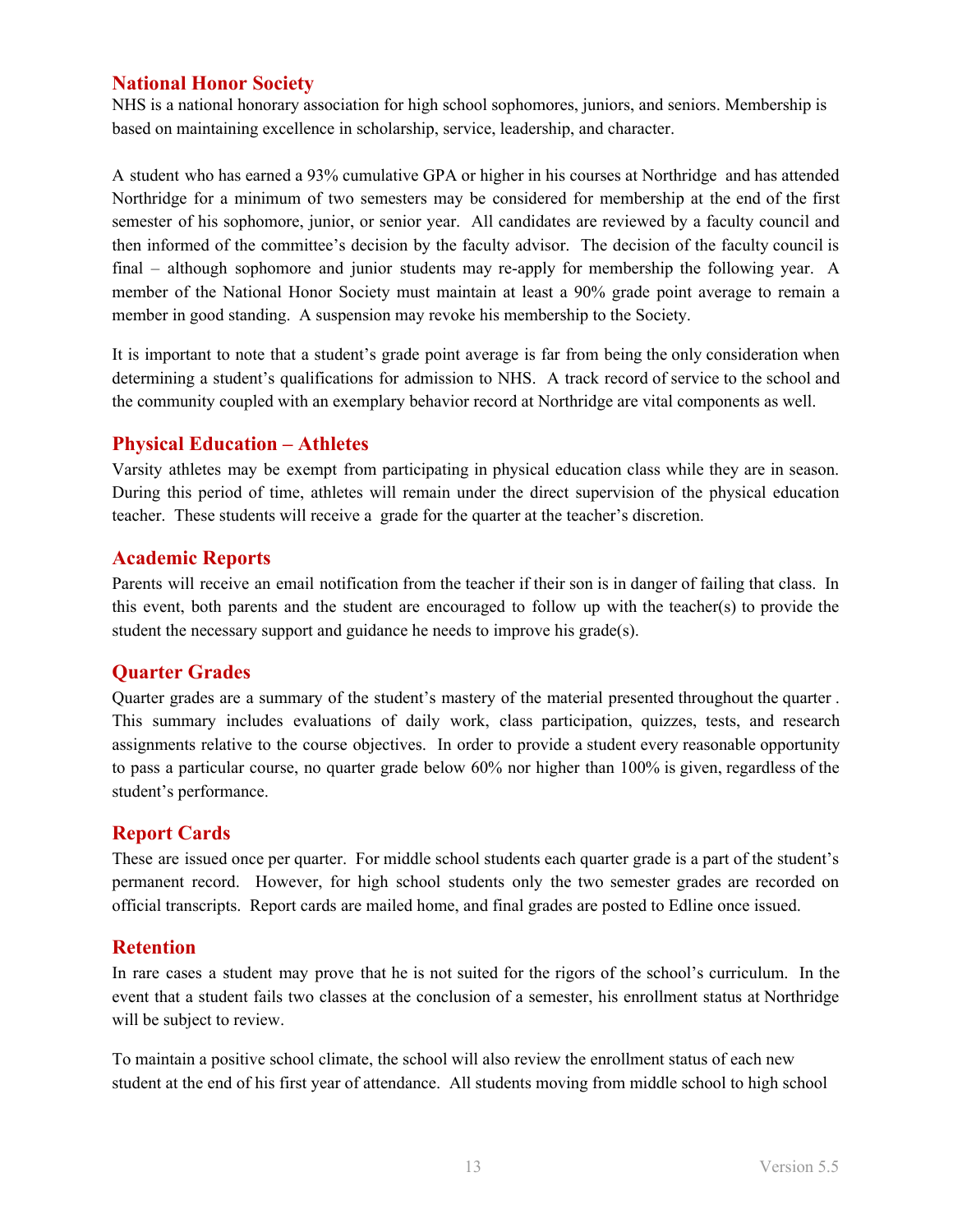are evaluated to determine if continuation at Northridge is in the best interest of both the student and the school.

#### <span id="page-13-0"></span>**Semester Exams and Final Grades**

Each quarter is weighted 40% with the semester exam counting as 20% of the final grade.

# <span id="page-13-1"></span>**Standardized Testing**

In order to objectively evaluate students' progress in core academic areas and preparedness for college, students at Northridge participate in a variety of standardized testing.

#### *Terra Nova*

This test is given to all middle school students usually in March and measures their reading, math, science, and language skills.

#### *PSAT*

This is the Preliminary SAT/National Merit Scholarship Qualifying Test. It provides firsthand practice for the SAT test that many college-bound students take, as well as, a detailed score **report that highlights the student's strengths and weaknesses.** It also gives juniors a chance to enter the National Merit Scholarship competition. The PSAT is administered to all sophomores and juniors usually in mid-October.

#### *Advanced Placement (AP)*

The Advanced Placement program offered by the College Board allows students the opportunity to advance their post-secondary education by taking college-level classes in a high school setting. Specific courses at Northridge are designated as AP classes. Students take AP exams in the beginning of May and, depending on their performance and the university they attend, may receive college credit for these classes.

## <span id="page-13-2"></span>**Textbooks and Consumable Materials**

Textbooks are loaned to the students. Taking into account normal wear and tear, students will be expected to return their books in the same condition in which they were received. Students are *responsible to return the same number book that was issued to them.* Any damage or loss of textbooks will be the financial responsibility of the student. Final grades will not be released until these fines are paid.

Some instructors require the purchase of workbooks or paperbacks for their classes. It is the responsibility of the student to keep these items in good condition for the duration of the class.

## <span id="page-13-3"></span>**Transcripts**

Transcript requests may be made of the Registrar and will be fulfilled and mailed within 48 hours in most cases. Official transcripts and other records (e.g. test scores, health records, and recommendations) are sent by Northridge *directly* to colleges and other schools. Parents and students can receive *unofficial* transcripts.

If a student does not pass a given class, the failing grade will be shown on his transcript and will be factored into his grade point average. If the student takes a replacement class either online or at another institution, the transcript for that class will be attached to his Northridge transcript.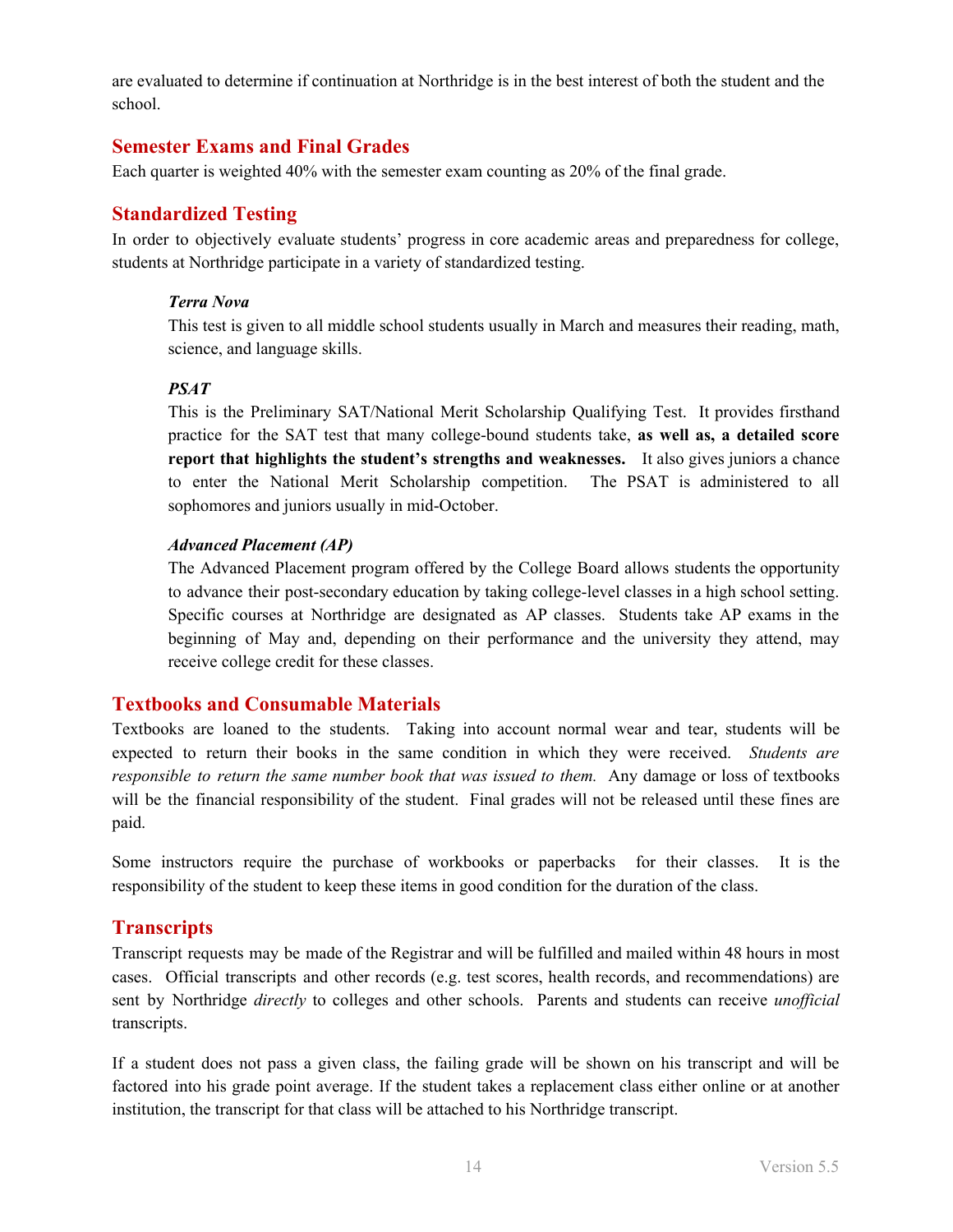During the college application process for seniors, transcripts and recommendations are processed by the College Counselor. Seniors are informed of this procedure at the beginning of the year.

# <span id="page-14-0"></span>**Behavior Guidelines**

# <span id="page-14-1"></span>**Philosophy of Discipline**

It is the philosophy of Northridge that discipline should be a formative process and is an important tool in furthering the education of the young man. In this light, discipline should always be formative rather than punitive. The school strives to help its students understand why certain actions or inactions are allowed or not allowed so that they enter the world with a greater understanding and broader perspective of human interaction.

## <span id="page-14-2"></span>**Actions and Consequences**

All Northridge staff members have the right and responsibility to ensure the smooth functioning of the school and the safety and well-being of all students. If a student's behavior in some way does not meet the expectations of the school and so harms the school community or harms the student himself, then the Northridge faculty and staff have the obligation to provide the student with formative discipline. The actual consequences follow directly from the seriousness of the student's actions.

Specific consequences for behavioral issues can include one or more of four responses.

#### *Detention*

Students will be kept after school for a period of at least 40 minutes. During this time students will not be permitted to do any schoolwork and must complete an assignment or duty given by the Dean of Students. Failure to comply with the assigned detention will result in additional consequences which may include further detentions, a Saturday detention, or a suspension. Detentions will typically be served the day after a disciplinary infraction occurs. Parents will be notified by the Dean of Students via email in the event that their son receives a detention.

#### *In-School Suspension*

During an in-school suspension, students must attend school but will not be allowed to participate in any school-related activities – including classes and all extracurricular activities (as a participant or a spectator). All missed work during this time must be made up promptly. It is the student's responsibility to make the necessary arrangements with each of his teachers.

#### **Out of School Suspension**

Students given an out-of-school suspension will be required to stay off school grounds for the duration of their suspension. In addition, they will not receive credit for any daily work (as opposed to major tests or projects) assigned or due during the period of their suspension. Apart from this, the same in-school suspension consequences apply.

#### *Expulsion*

In exceptionally severe cases, students may be permanently dismissed from Northridge. Parents and students will have direct dialogue with the school's Disciplinary Committee prior to a final decision being made. Students that are dismissed from Northridge are also prohibited from attending any Northridge extra-curricular activities and events.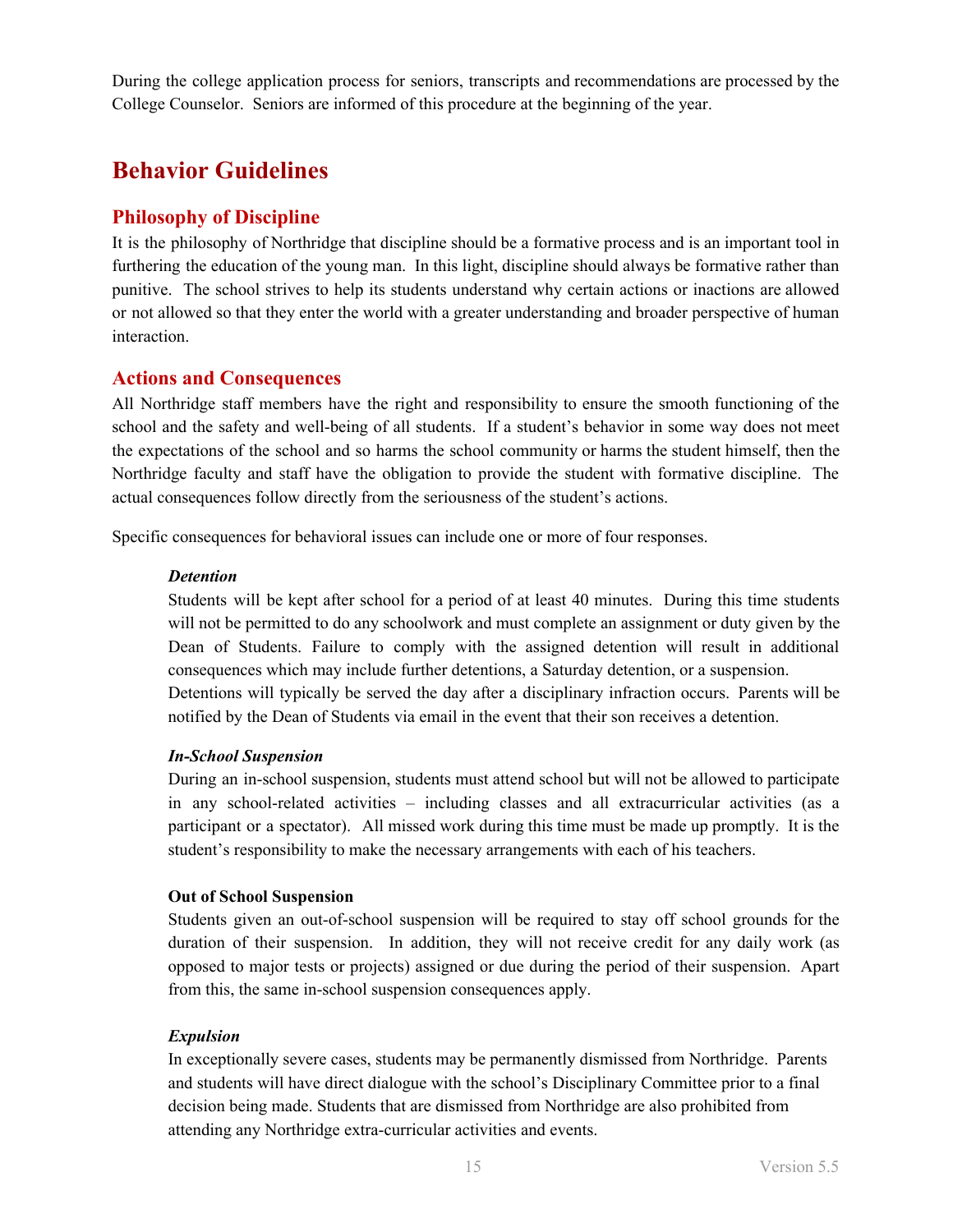#### *The Disciplinary Committee*

The Disciplinary Committee consists of the Headmaster, School Heads and the Dean of Students. The purpose of this Committee is to meet and hear discipline cases beyond the ones considered ordinary. It is convened or called by the Dean of Students, who will be the primary point of contact for the parents during a disciplinary-decision process.

#### <span id="page-15-0"></span>**Bullying/Harassment Policy**

Northridge strives to promote and maintain a healthy, safe, and orderly learning environment for all students. Bullying or harassment of another student substantially interferes with a positive educational experience. Any such behaviors should be reported immediately to a Northridge Administrator. Any bullying or harassment is a serious matter and will be dealt with promptly and appropriately. Bullying is either repeated or isolated incidents of deliberate, hurtful behavior by which one student intimidates or harasses another student. Specific and unprovoked acts of bullying may include but are not limited to: physical confrontations, verbal taunts, threats, intimidation, extortion, hazing, and cyber-bullying.

#### *Cyber-Bullying*

Cyber-bullying is any harassment or intimidation which is ac complished by the means of e-mail messages, text messages, instant messages, social networking sites, video sites, and/or blogs.

It is beyond the school's jurisdiction to regulate off-campus bullying. However, Northridge reserves the right to investigate these incidents and take appropriate action when such activities threaten violence against another Northridge student or otherwise disrupt the learning environment or orderly conduct of the school. Any off-campus incidents of this nature that come to the attention of Northridge will be reported to the parents of the involved student(s) by the Dean of Students.

#### *Application of the Policy*

This policy is in force:

- While in the school building before, during, or after school hours;
- While on any bus or other vehicle as part of a school activity;
- While traveling to school and waiting at any bus stop before or after school;
- During any school function, extracurricular activity, or other school activity.

#### *Procedures for Reporting an Act of Bullying*

All members of the school community, including students, parents, volunteers, and visitors, are strongly encouraged to report any act that may be a violation of this policy. Any student who believes he has been the target of bullying, or witnesses any acts of bullying, should immediately report the alleged acts to a staff member. Teachers or staff members who witness or receive individual reports of bullying are required to promptly report these to the Dean of Students. Any individual who reports an act of bullying should do so without fear of reprisal or retaliation.

#### *School Response to a Report of Bullying*

Each reported incident of bullying is taken seriously and will be investigated by the Dean of Students. When the alleged act constitutes a violation of this policy, the Dean of Students will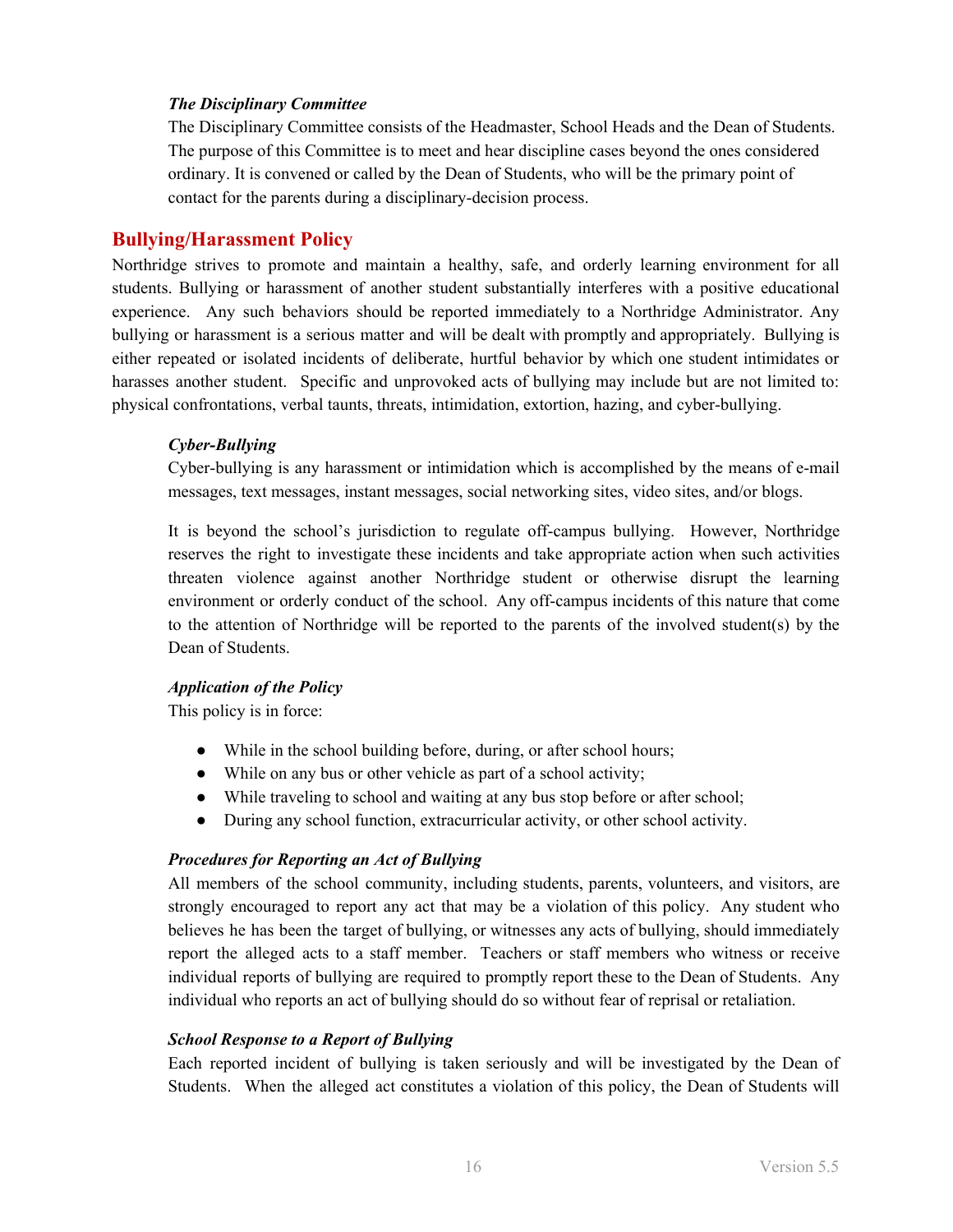consult the Disciplinary Committee to determine the consequence. In addition, the parents of the aggressor and the victim will be contacted by the Dean of Students.

Parents should understand that when they bring an incident to the attention of the school, in many cases, the anonymity of their son cannot be guaranteed. Also, once an issue is brought to the attention of the Dean of Students, it is at his discretion, as to the manner in which the incident is investigated.

#### *Consequences*

Any student who violates this policy will be subject to suspension or expulsion. The length of the suspension will depend on the frequency and severity of the conduct. The student's cumulative discipline record will be a factor in determining the length of the suspension or if expulsion is warranted.

Students making false claims of bullying will be subject to disciplinary consequences.

Retaliation or reprisal against any person who reports a bullying incident(s) will not be tolerated. Such actions will result in severe disciplinary procedures.

Any student who violates this policy for a second time during the school year will no longer be considered a student in good standing and will be subject to expulsion pending a review by the Administrative Council.

This provision will apply whether the subject of the bullying is the same student or another student.

#### *Follow-Up Procedures*

Any student who is suspended for a violation of this policy will be allowed to return to Northridge after serving the suspension and having a meeting with the Dean of Students. The meeting will also include the parents of the suspended student and serve to inform all parties of the severe disciplinary consequences should such behavior be repeated.

The Dean of Students and the faculty advisors of the involved students will continue to monitor the situation.

## <span id="page-16-0"></span>**Cumulative Discipline**

In an effort to monitor student behavior throughout the school year, the administration will take into account repeated or frequent discipline problems of a minor nature. Such repeated minor disciplinary infractions that occur over the course of the school year will be considered a major infraction and subject to additional consequences, including suspension. Students who have a repeated pattern of detentions in a semester may receive a suspension. After two suspensions in one school year for any reason, the Disciplinary Committee reserves the right to review a student's good standing at Northridge.

#### <span id="page-16-1"></span>**Off-Campus Behavior**

Students' comportment in non-school-related activities can directly impact the public's image and impression of Northridge, both positively and negatively. Ac cordingly, any improper behavior by a Northridge student (e.g. smoking, drinking, foul language, lewd conduct, theft, etc.) that either becomes a matter of official public record (e.g. police report, news story, etc.) or is witnessed by a *Northridge staff*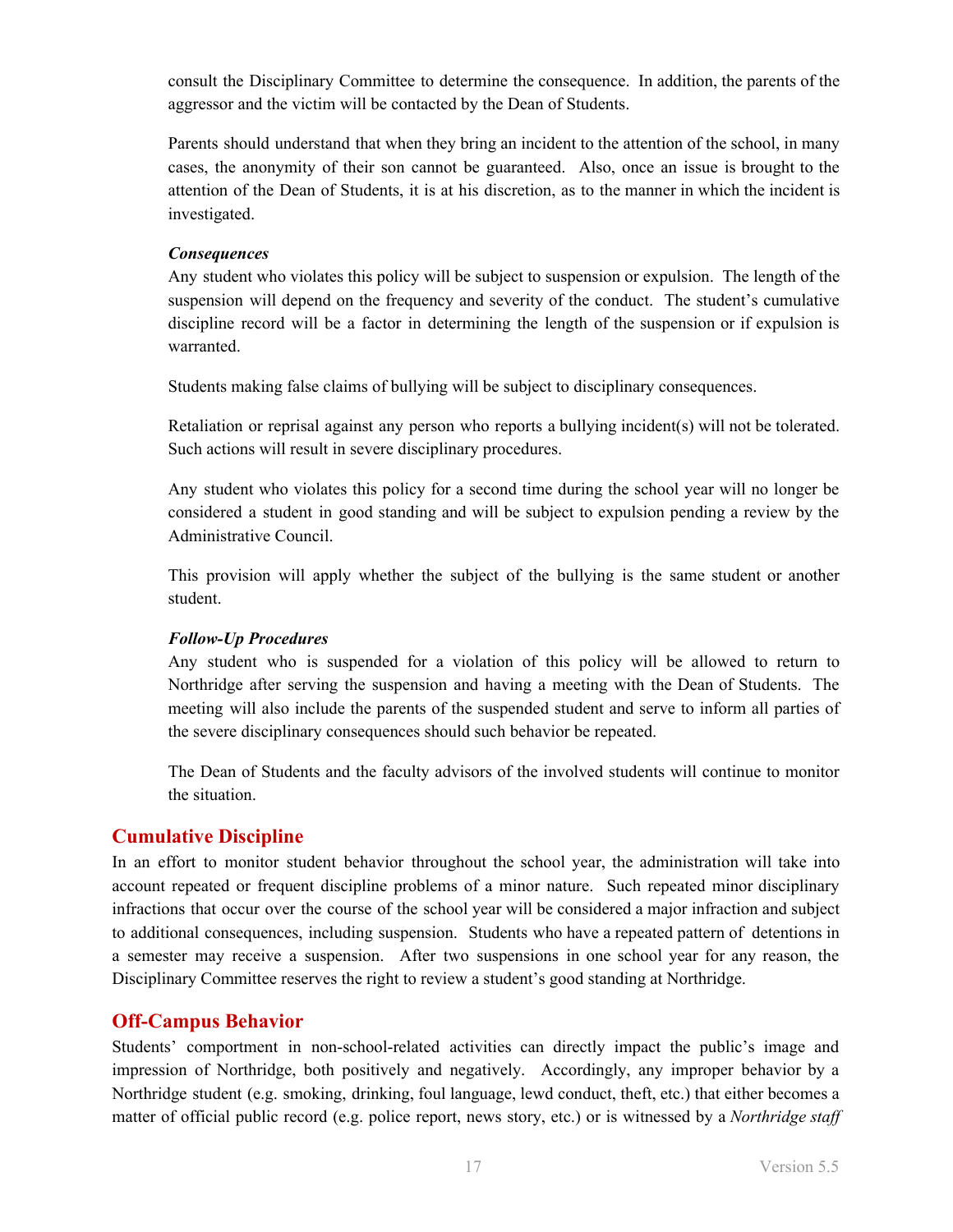*member* will result in disciplinary action by the school. Parents who witness inappropriate behavior by a Northridge student outside the area of the school's jurisdiction are encouraged to contact *only* the parents of the student directly.

# <span id="page-17-0"></span>**Drug - Alcohol - Tobacco - Substance Abuse Policy**

Any student who possesses or uses illegal drugs or substances, including vape cigarettes and vaping devices, on campus or during school-sponsored activities will be immediately suspended and, after parental conference, may be removed from the School. In addition, such students and any student suspected of, arrested for, or otherwise found to have illegal drug use may be required to be tested for drug use bi-monthly for six months, at parental expense. Failure to pass a drug test during this period may result in expulsion. In addition, such students may be required to enroll in a drug/alcohol treatment program, at parental expense.

Because drug use impacts adversely on the academic and social tone of the School, the School will inform parents if it even hears of such use to alert them to the possibility and to require the student to take a drug test.

## <span id="page-17-1"></span>**Parental Code of Conduct**

Both the student and the student's family agree to comply with and be subject to the regulations, rules, and standards of academic and social behavior established by the school. A positive and constructive relationship between Northridge and its parents is essential to the fulfillment of the school's mission. Therefore, Northridge reserves the right to suspend, dismiss, or not re-enroll a student if the administration concludes that the actions of a parent or guardian make such a relationship difficult or impossible. The decision of the administration in this regard shall be final.

#### <span id="page-17-2"></span>**School-Sponsored Activities**

Students attending school-sponsored events that are held off-campus are expected to adhere to the same standards of behavior as they would while on school grounds. Any behavior infraction at these activities (e.g. athletic competition, class overnight, field trip etc.) will be treated according to the Northridge discipline policy.

#### <span id="page-17-3"></span>**Attendance**

Students are expected to be in school with ample time to go to their lockers and be in their assigned classrooms promptly at the beginning of the school day. When a student arrives at school in the morning, he is expected to remain on the premises. Students are not to leave the building once they have been dropped off, even if they return prior to the beginning of school.

#### *Absence*

In case of absence from school for illness or some other serious reason, a parent or guardian should call the School's main office and inform the receptionist of the student's absence. The parent or guardian must also provide a written excuse to the School's main office, providing the dates and reason for the absence, upon the student's returning to school. Students who are absent from school are expected to make up the work they missed as soon as they reasonably can. Participation in athletics or other school-sponsored activities does not excuse a student from academic responsibilities.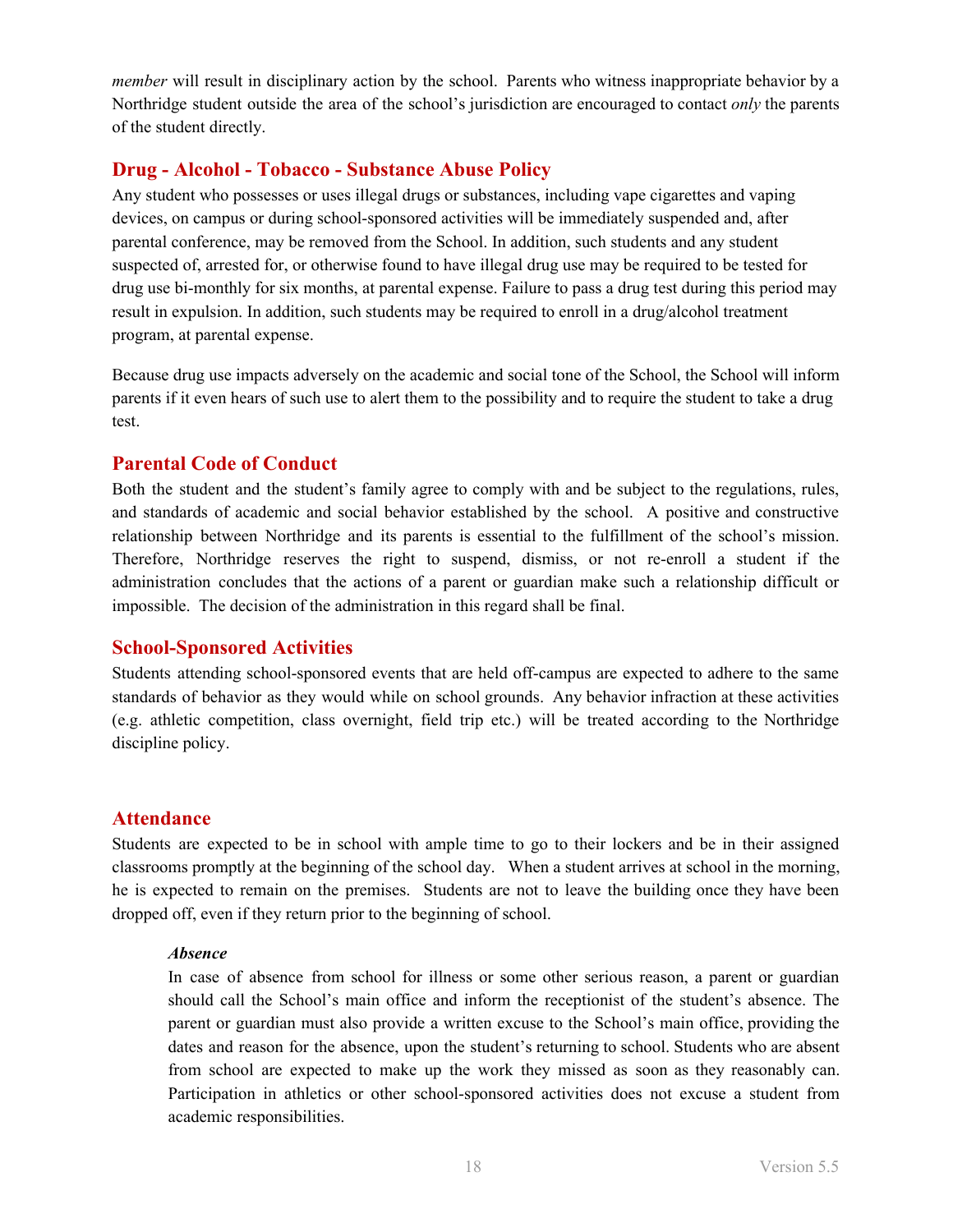#### *Early Dismissal*

No student is ever to leave school early without the permission of his parents. For students under the age of 18, parents are required to sign students out in person at the main office either directly or with a signed note or fax.

If it becomes necessary for a student to be dismissed early from school, the parents should send their son to school with a written note explaining the reason fo r the early dismissal and the time they will be picking him up. The student should bring this note to the main office prior to the start of the school day. He will then be given a pass to be excused from class at the required time.

If a student requires early dismissal due to an illness or injury at school, the student should not text or call his parents directly. Rather, he should come to the main office to have one of the staff members place this call on his behalf.

#### *Vacations*

Parents must notify the main office at least two weeks in advance if their son will be absent from school due to an extended vacation. It is important to note that teachers are not required to prepare advance assignments for absences due to vacation. I t is the responsibility of the student to have a conversation with each of his teachers to discuss what he can do to remain up-to-date with class content and assignments.

If a student is absent from school and the school has not received proper notification of the absence, the school will contact his parents.

## <span id="page-18-0"></span>**Tardiness**

Punctuality is an essential virtue that students must learn at an early age. If a student arrives after his first period class has begun he should report to the Dean's office to receive an admit slip; he will be scheduled for a detention on the following day. Likewise, punctuality throughout the day is important, which the faculty may enforce through appropriate disciplinary action.

#### <span id="page-18-1"></span>**Excused Tardiness and Absence**

Parents are asked to support the school's efforts to promote the importance of punctual and regular attendance. Parents can excuse their son's tardiness, for reasons beyond his control, with a call or note to the receptionist, and they should excuse their son's absence using the process described above. The school may conclude that not all reasons are justifiable for tardiness or absences, and will work with parents to devise the appropriate response.

## <span id="page-18-2"></span>**Frequent Tardiness and Absences**

Frequent absence and habitual tardiness are detrimental to a student and his studies. If there is a problem with punctuality or attendance, a parental call or conference will be requested and after a warning, more serious consequences may result, including Saturday detentions, dropping a class, suspension or expulsion.

## <span id="page-18-3"></span>**Unexcused Absence**

If a student misses school without parental excuse, he will be placed on probation and his parents will be notified. A second unexcused absence may result in suspension or expulsion.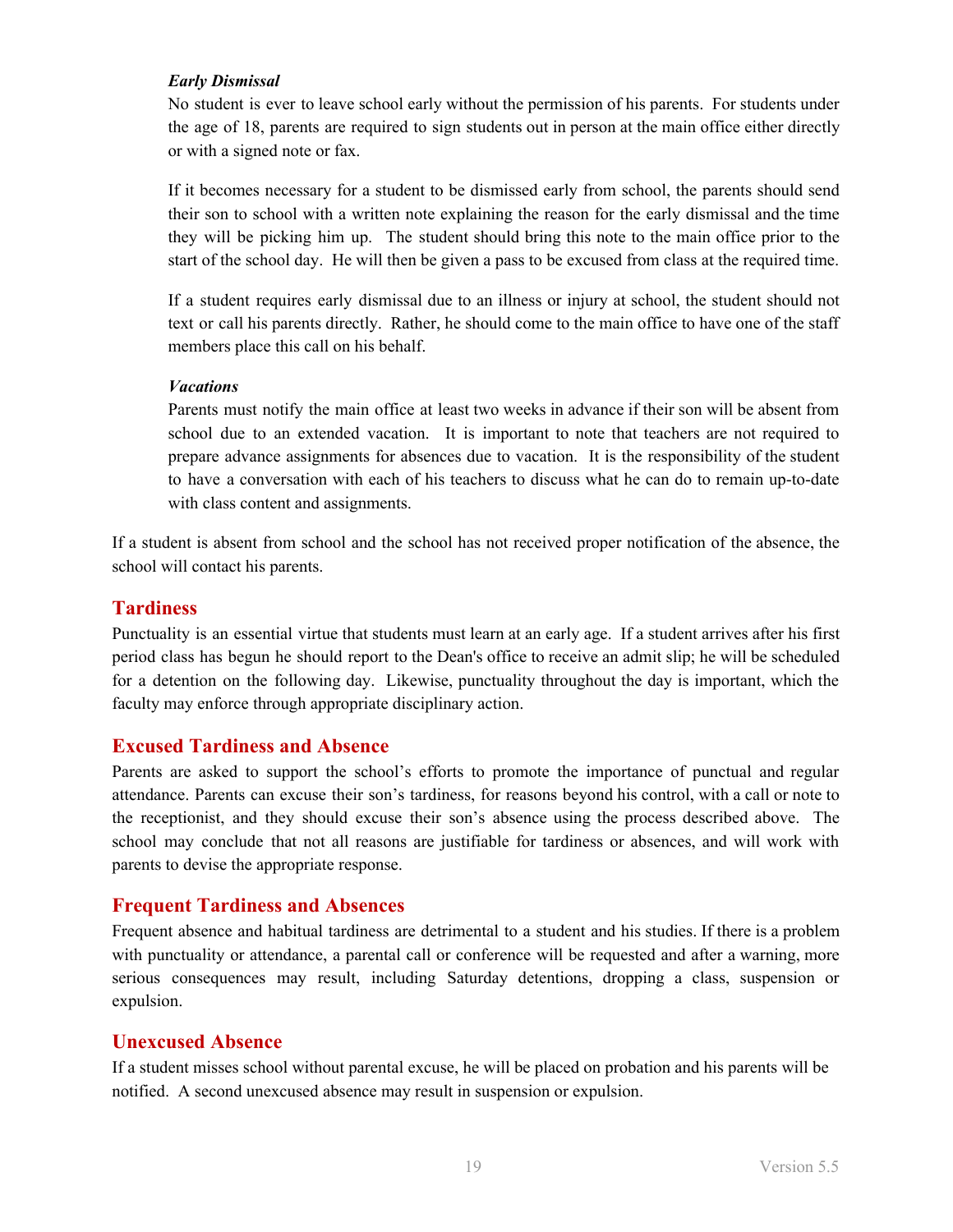# <span id="page-19-0"></span>**Communication Vehicles**

# <span id="page-19-1"></span>**School Web-Site**

Our website, [www.northridgeprep.org](http://www.northridgeprep.org/), serves as the gateway through which our community can access information about our school events and competitions as well as updates on institutional life. Over time, the Parent page will be added to and updated with useful information and FAQs.

# <span id="page-19-2"></span>**School Calendar**

The Master and Athletic calendars of the school are available on our website: <https://northridgeprep.org/calendars/>

# <span id="page-19-3"></span>**Knightly News**

Sent out on Saturday afternoons, Knightly News is an bulletin for parents with news from the past week and announcements for the following weeks. All information that parents should be aware of for the upcoming week will be contained in this communication.

This is the primary source of school information for parents throughout the year. It is important that parents review this bulletin completely each week.

## <span id="page-19-4"></span>**OnCampus®**

This is a password-protected internet portal that allows teachers and the administration to communicate information with students and parents such as grades and course syllabi. During the summer after a student enrolls at Northridge, both the new students and their parents will receive an activation code in order to access the system. These accounts will remain active during the duration of the student's career at Northridge.

Middle school teachers update grades once each week while high school teachers do so every two weeks. It is important to recognize that OnCampus is a conduit for information and is *not* meant to be a substitute for more direct means of communication. When concerns about a grade or academic progress arise, parents are encouraged to first have a conversation with their son. If concerns remain, the student should then be prompted to speak directly with his teacher. If necess ary, parents should then contact the teacher for final resolution.

## <span id="page-19-5"></span>**School Messenger**

This is a communication vehicle that allows us to send out voice messages to landlines and cell phones, text messages, and emails in a bulk fashion for your immediate attention. We use School Messenger for reminders and urgent messages.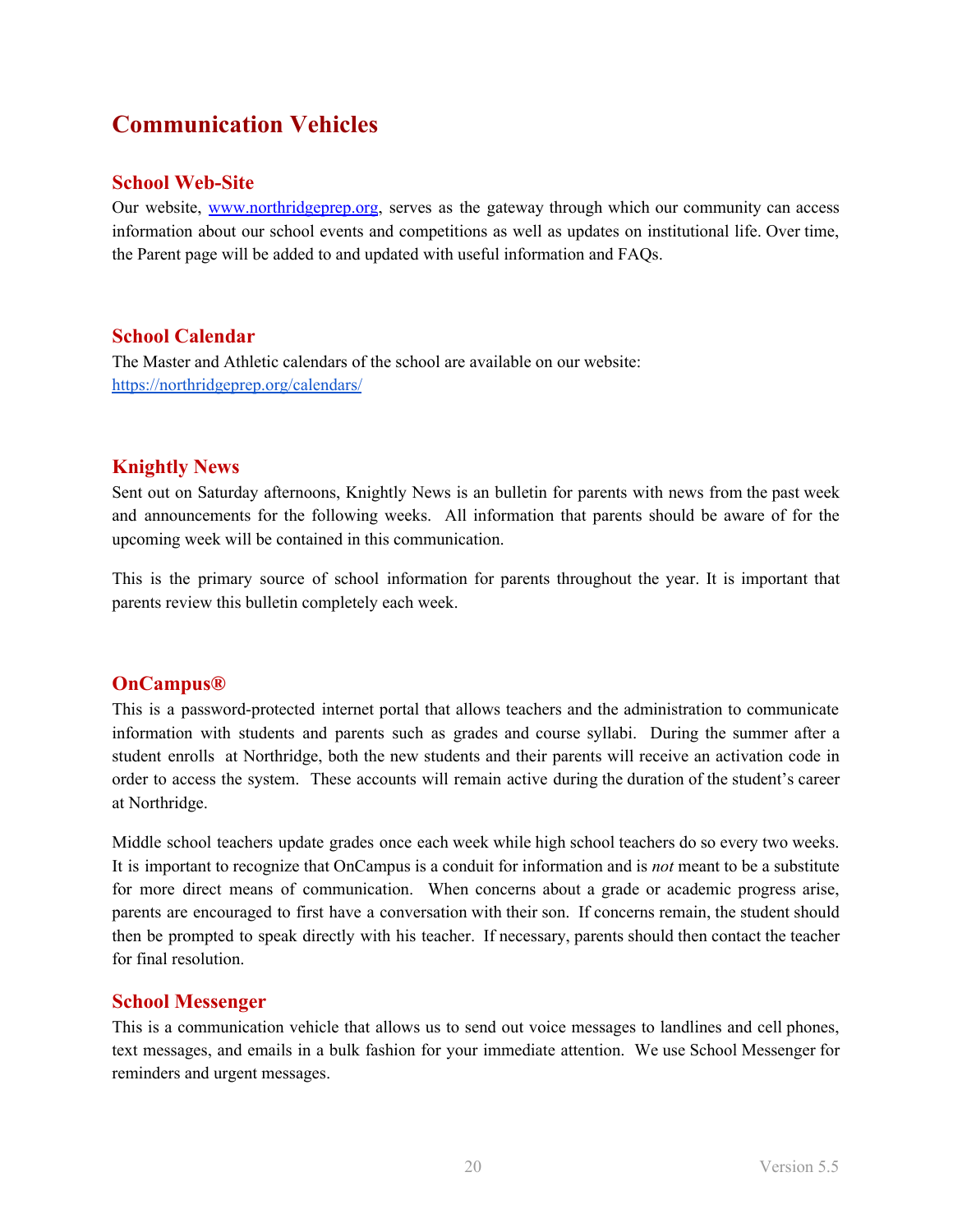# <span id="page-20-0"></span>**E-Mail and Voice-Mail**

All faculty members have an email address and a voice-mail extension. Every effort is made to return all calls and messages within 24 hours. It is important to recognize that these vehicles of communication are not failsafe. If a teacher does not respond to an initial contact, parents are encouraged to give the faculty member the benefit of the doubt and call or write to him again. If no response is received after a second outreach, parents should contact the next staff member in the chain of command.

# <span id="page-20-1"></span>**Emergency Closing Notification**

The following are ways in which families can get up-to-date information in the event of an emergency school closing. Every effort will be made by the administration to announce a decision as soon as possible.

- A School Messenger text message and email will be sent out.
- A posting will be placed on [www.emergencyclosings.com](http://www.emergencyclosings.com/).

Tardies and/or absences during severe weather will be handled in an appropriate manner.

Should the school need to close unexpectedly for any emergency (e.g. power outage, inclement weather, etc), families will be notified through School Messenger.

## <span id="page-20-2"></span>**Parent Conferences**

These conferences are scheduled once each semester. There is no need to make an appointment as teachers are available to meet with parents on a first-come-first-served basis. Parents and teachers are asked to limit their conversations to a reasonable duration out of respect for others who may be waiting. Of course, parents need not wait until the scheduled conferences to contact the school if they have a question or concern regarding their son and his academic performance.

The school strongly encourages the participation of *both* parents at these meetings with the faculty. This reinforces for the student that both his father and mother place equal importance on the value of his education.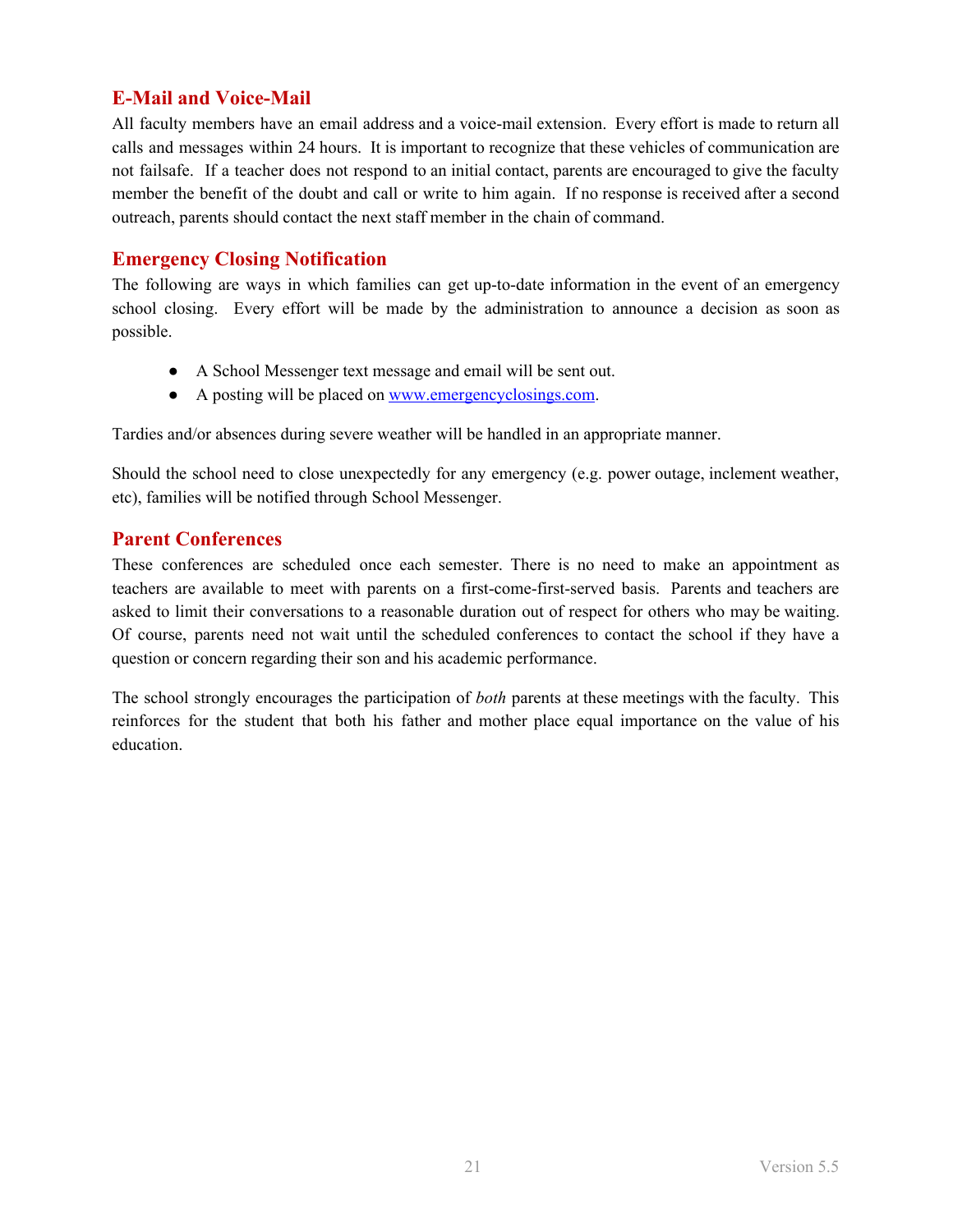# <span id="page-21-0"></span>**Dress Code**

# <span id="page-21-1"></span>**Philosophy**

Dress and appearance not only reflect the attitude of an individual but also influence the attitudes of others and contribute to an overall tone. Different situations warrant different appearances. The objective at Northridge is one of serious study and character formation and Northridge students dress in a manner that promotes a tone of classy professionalism. Additionally, as members of the larger Northridge community, students have an obligation to comply with the dress code.

# <span id="page-21-2"></span>**High School Dress Code**

High School students: sport coat with the following – dress pants , dress shirt, tie, belt, dress shoes, and socks. Students can choose the color and style they wish, provided it is professional, classy, and meets the following guidelines:

- Dress pants must hold a crease; no jeans, jean styles or any form of denim pants; no mid-thigh pockets, painter's pants, or fatigue pants.
- Dress shirts must have a collar; no denim or jean styles, flannel, or turtlenecks are to be worn. Shirts must be tucked in at all times.
- Dress shoes do not include any type of athletic footwear. All shoes with laces must be laced up through all eyelets and tied.
- Sweaters should be professional in appearance and worn under the sport coat, not replace it.
- Outer garments are not to be worn inside the school buildings.
- Colors should be consistent with professional work; "loud" or other inappropriate clothing will not be allowed. Examples of other dress code violations include: hats in any building, head bands, bandanas, ornamental jewelry  $(e.g., \text{earrings})$ , torn clothing and anything inconsistent with the tone of this policy, which is one of professional work.

Due to warm weather, High School students are not required to wear their sport coats in September or May.

## <span id="page-21-3"></span>**Middle School Uniform**

- Pleated or plain front khaki pants
- White long-sleeve shirt
- Plain brown or black leather belt with plain belt buckle
- Appropriate dress shoes (no gym shoes)
- Crew-length socks (no ankles socks)
- If worn, an undershirt should be solid white
- School tie (available for purchase in the main office)
- Blue sweater (medium or dark blue), optional in case of cold weather

A helpful guide with pictures can be [found here](https://northridgeprep.org/wp-content/uploads/2019/06/NRP-MS-Uniform.pdf).

# <span id="page-21-4"></span>**Dress Code Guidelines, for both Middle and High School**

The complete school dress (including sport coat for the high school) must be worn at all times during school hours with the following exceptions: when a teacher allows a sport coat to be taken off in class;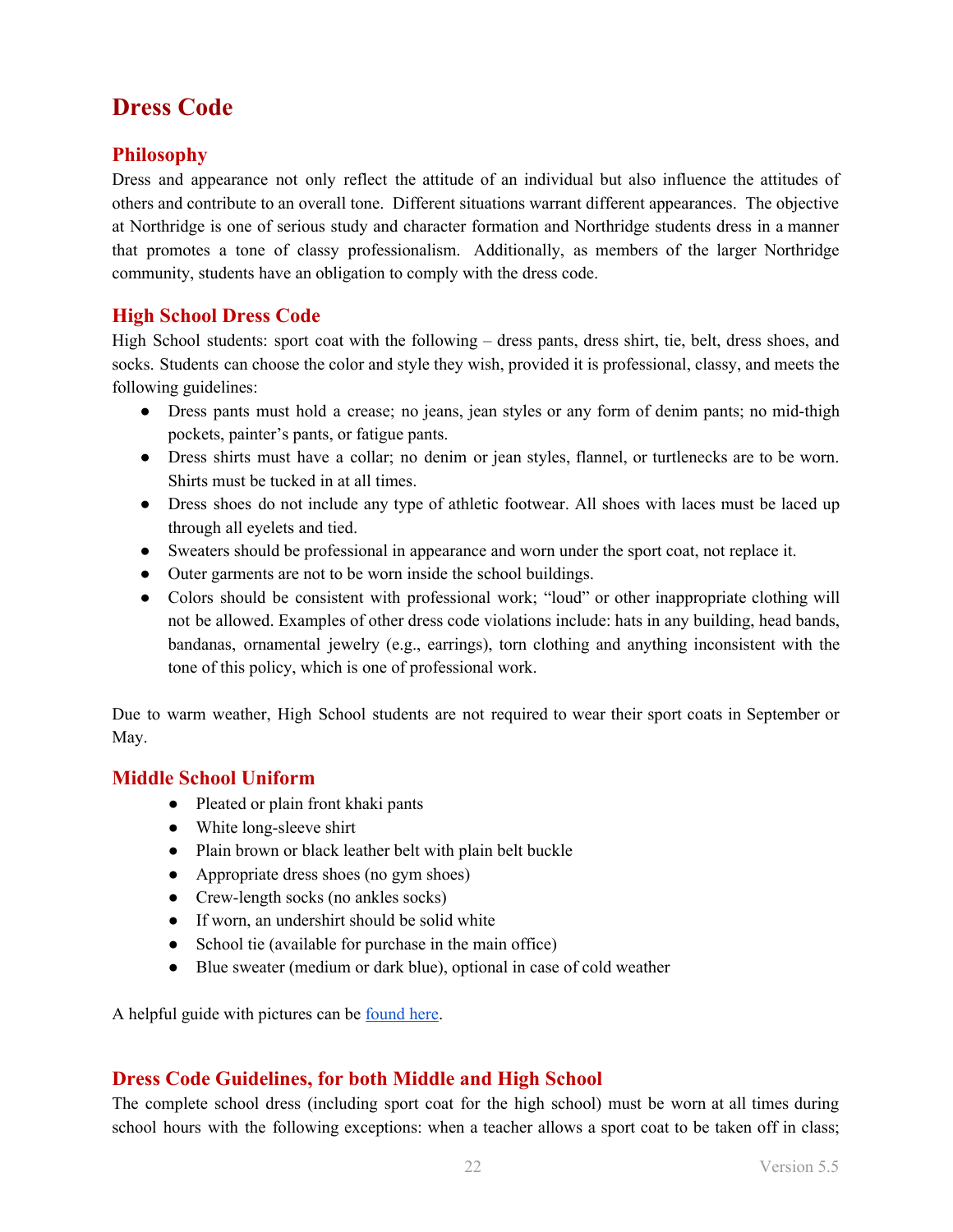physical education period, in which case appropriate physical education dress is to be worn; field trips, provided that the faculty guide or the Headmaster has specified another appropriate manner of dress. Students should place their initials or name on all items of clothing to aid recovery if they should be lost.

During break period and lunch, students may take off their sport coats and sweaters. Outer garments are to be worn only outside.

If a student has a legitimate reason to be out of proper dress, he must have a signed and currently-dated note from a parent.

## <span id="page-22-0"></span>**Maroon & Gold Fridays**

The purpose of Friday's Maroon  $\&$  Gold dress code is to foster school spirit in a business casual environment. On Fridays, students can choose to wear either a Northridge-branded polo or a button-down collared shirt, without a tie. All shirts should be tucked in. A sports coat is optional in the High School. Button down shirts should follow the guidelines for Monday - Thursday (white for Middle School, any color for High School). Belt, pants, shoes and socks should follow the same guidelines as Monday -Thursday. Northridge branded polos can be purchased at our [online store here.](https://sideline.bsnsports.com/schools/illinois/niles/northridge-prepatory-school)

#### <span id="page-22-1"></span>**Homework Pass Spirit Days**

Homework Passes are issued on days with important athletic competitions, drama productions, and similar occasions for showing school spirit. The dress code for Homework Pass days is: the same as "Maroon and Gold Fridays", with the addition that any Northridge -issued top, including Northridge-issued T-Shirts or sports jerseys over a T-Shirt, are permitted.

## <span id="page-22-2"></span>**Hall Fests and Hall T Shirts**

Northridge organizes full-day and half-day Hall Fests at various times throughout the year - they are shown on the school calendar, and also announced on Knightly News . Every student receives a T Shirt from his Hall, and if he loses it, can purchase a new one from the Front Office. These T Shirts serve as "team colors" during the competitions, and should be worn on Hall Fest days. Dress for Hall Fests varies on the occasion:

**Full-day Hall Fests** always include athletic events, and students should come to school wearing their Hall T Shirt and athletic clothing: shorts if the weather is warm; sweatpants or jeans and hoodies/jackets if the weather is cooler. In cooler weather, the Hall T Shirt should be worn over the warm layers, so as to be visible.

**Dress for half-day Hall Fests** varies with the occasion: on some days athletic clothing may be worn all day for purposes of an afternoon athletic competition. Or if the event is non-athletic, the Hall T Shirt should be worn on top, and standard dress code would apply from the waist down. The dress code for half-day Hall Fests will be announced to students during school-day announcements, and to parents via Knightly News.

#### <span id="page-22-3"></span>**Physical Education Uniform**

Northridge students enrolled in physical education classes  $(6<sup>th</sup>-10<sup>th</sup>$  grades) will be required to purchase an official gym uniform. An inventory will also be on-hand throughout the school year for parents wishing to buy a replacement uniform. As all students wear the same uniform, parents should ensure that all items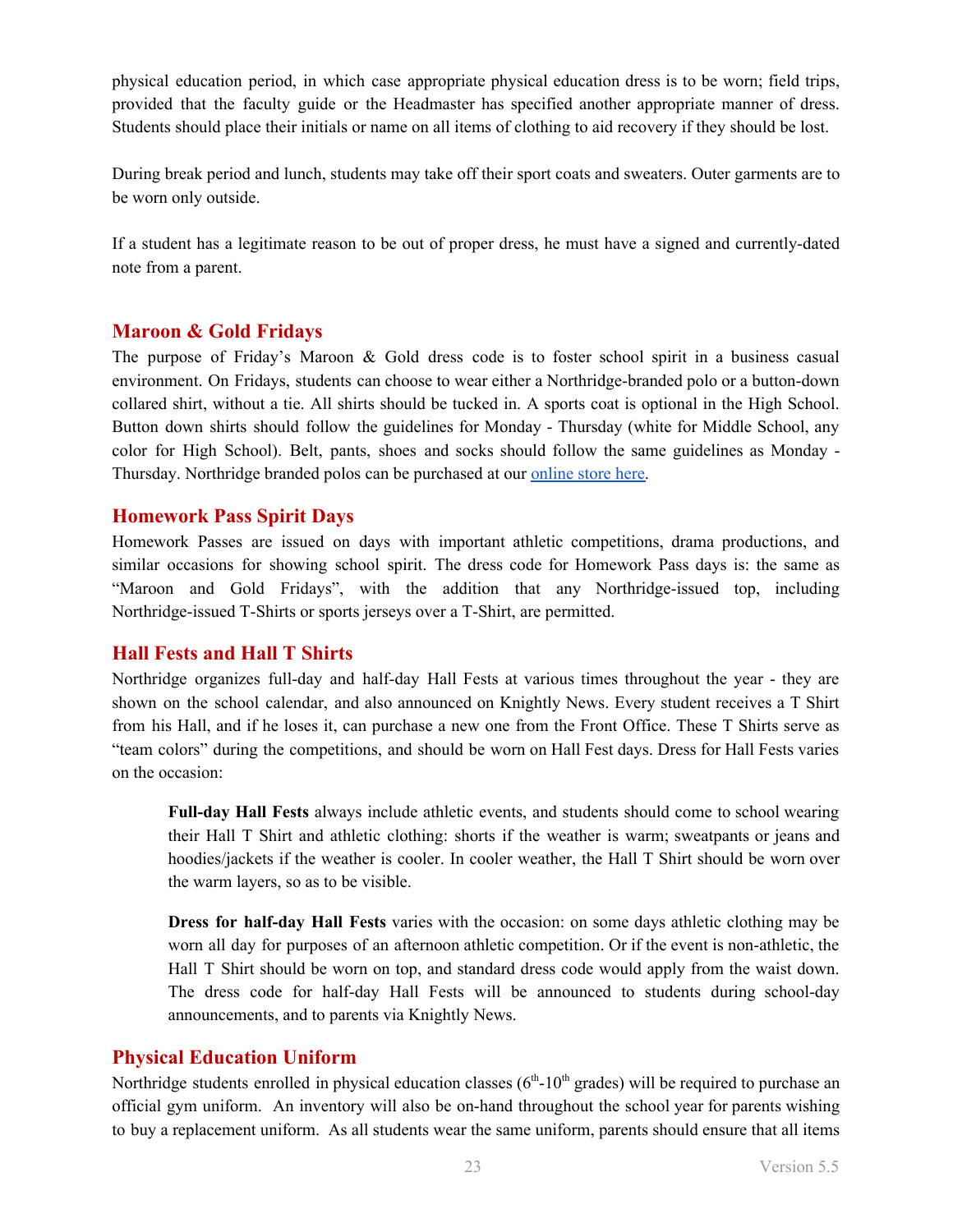are indelibly marked with their son's name.

# <span id="page-23-0"></span>**Grooming**

- Hair styles should reflect well-groomed professionalism. Hair should not extend below the eyebrows, over the ears, or past the collar. Haircut mandates will be given by Wednesday and must be complied with by the following Monday.
- No tattoos, earrings, or other facial jewelry are to be visible either in the building or at any school related event either on or off Northridge premises.
- All students must be clean shaven. No facial hair will be allowed.
- Anytime while inside the school building, the wearing of hats or the hoods of sweatshirts is strictly prohibited. "Anytime" includes before, during, or after school.

# <span id="page-23-1"></span>**Consequences for Non-Compliance**

- Failure to properly comply with the dress code may result in a detention. Repeated violations may result in more serious consequences, including suspension.
- If unshaven, a student may be required to shave prior to attending class. If this becomes a recurring event, a disciplinary consequence may follow.
- A limited number of dress code items are available for rent from the Dean of Students.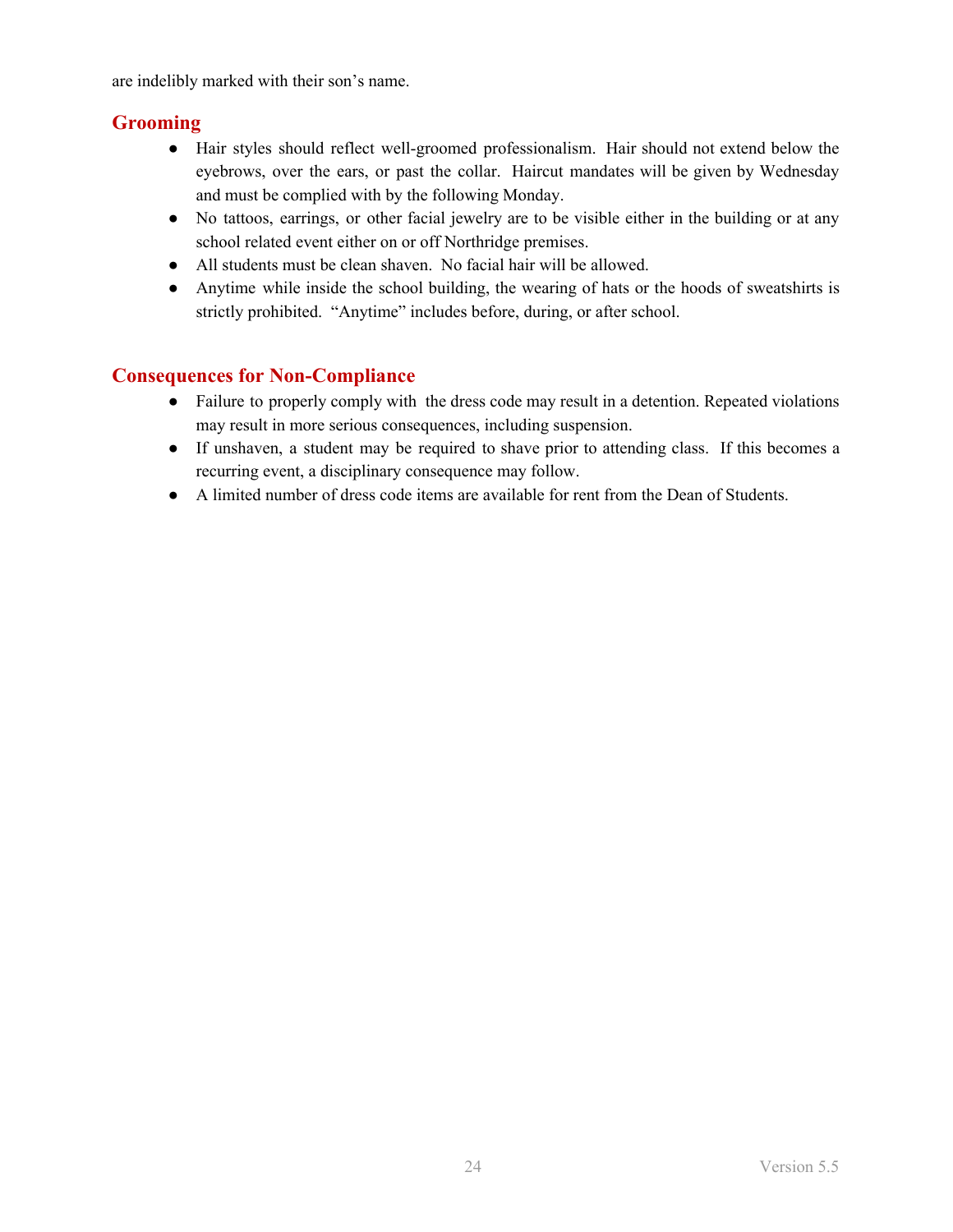# <span id="page-24-0"></span>**Extracurriculars**

# <span id="page-24-1"></span>**Philosophy**

Extracurricular activities should obviously be fun, but Northridge believes they should also have an educational and formative dimension. All clubs and athletic teams have advisors and coaches who help the young men strive to meet high expectations while learning to work well within a team environment. These activities develop the student's skills and self-confidence while giving them the opportunity to express themselves and enjoy what they are doing.

# **Activities and Clubs**

Northridge offers an "Activity Period" during the school day to allow students to participate in electives and clubs. Some clubs and extracurriculars may also meet on their own after school, or only exclusively after school. A full list of the clubs and extracurriculars can be found on the school website, under the "Student Life" section. To learn more about the sports programs, parents and students can visit the "Athletics" page on the school website or contact the Athletic Director.

# <span id="page-24-2"></span>**International Students**

The by-laws and regulations of various local and state entities have established practices that govern the manner in which international students can participate in extracurricular activities.

#### *Middle School Students*

Students enrolled at Northridge in grades 6-8 are permitted to participate in all athletic and extracurricular activities under the same rules and conditions that apply to all Northridge Students.

#### *High School Students*

Per Illinois High School Association regulations, students enrolled at Northridge in grades 9-12 and not residing full-time with one or both *natural* parents may *not* participate in interscholastic athletics and activities unless they provide documentation from a United States court indicating that they reside full-time with the court-appointed custodial parent or legal guardian. In all cases Northridge must submit such court documentation and proof of residence to the IHSA for an eligibility ruling.

These regulations do *not* prohibit the student from participating in *non*-interscholastic activities such as the drama, yearbook, and newspaper clubs.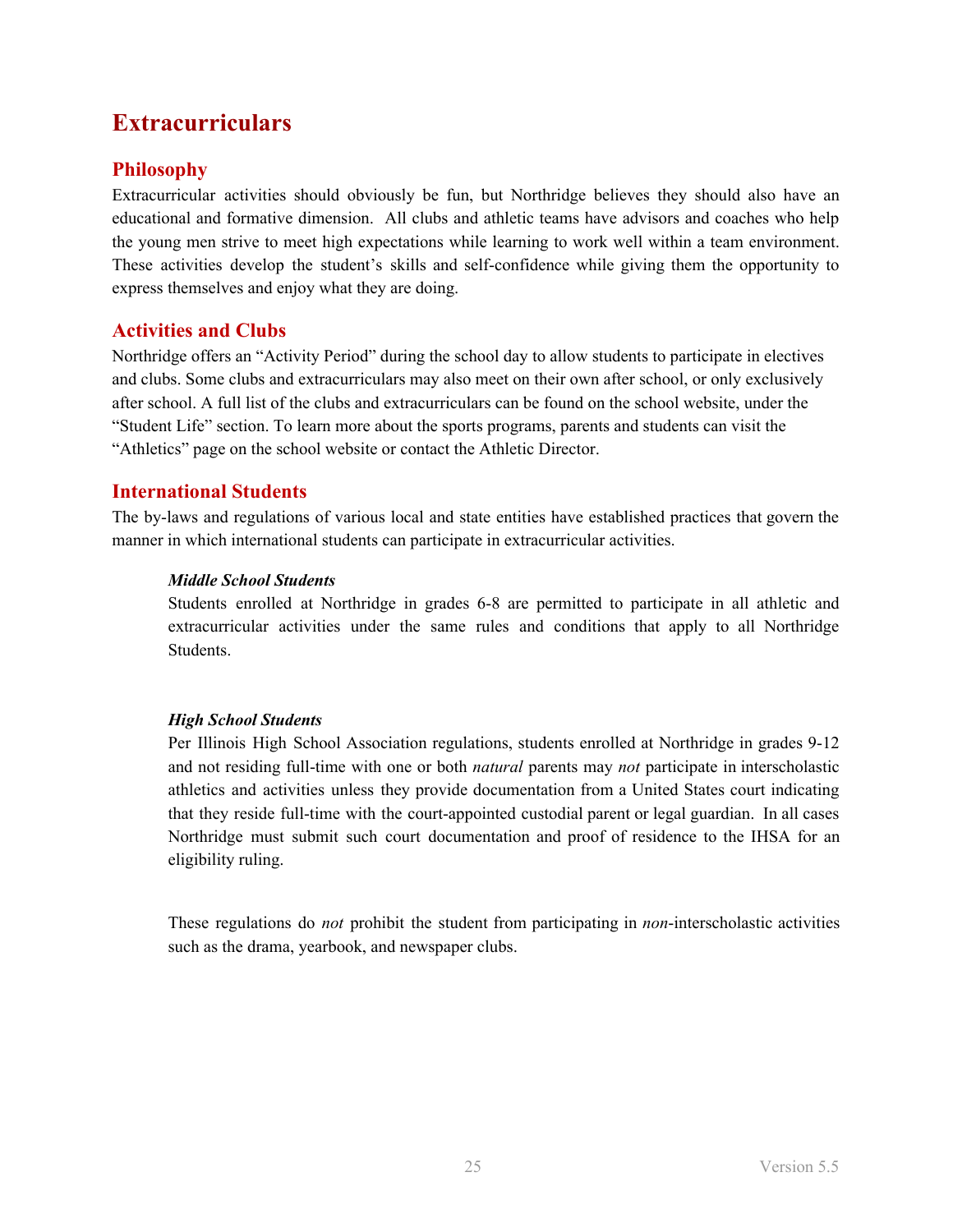# <span id="page-25-0"></span>**Financial Policies**

# <span id="page-25-1"></span>**Enrollment Contracts**

At the beginning of February, assuming the student is in good standing at Northridge, each family will be sent an online re-enrollment contract. This contract should be completed by March 1 along with the \$500 deposit to secure the student's place for the following school year. Prompt return of these contracts allows the admissions office to focus its efforts fully on the recruitment of the finest students and families to Northridge. After March 1, new students will be formally admitted to the school based on availability of space.

#### <span id="page-25-2"></span>**Semester Exams**

A student whose account has an outstanding balance will be precluded from taking semester exams. Students will, however, be allowed to take their exams once their bill is paid or arrangements to pay have been made with the business office. As part of standard operating procedure, parents will receive regular notification via mail, e-mail, and/or a personal phone call in an effort to rectify their delinquent account. Ultimately, it is the responsibility of the family to ensure that they meet their financial obligations to the school in a timely manner.

If an account remains past due at the end of either semester, the student's Edline account will be disabled and no grades will be released to the family nor will official transcripts be sent to other academic institutions until the full balance of the account has been paid.

# <span id="page-25-3"></span>**Tuition and Fees**

Tuition and fees are set each year by the Board of Directors. The comprehensive fee includes participation fees for all athletic and extracurricular activities, textbook rental, and a building and technology fee. It does not include fees relating to graduation ceremonies, excursions, or field trips.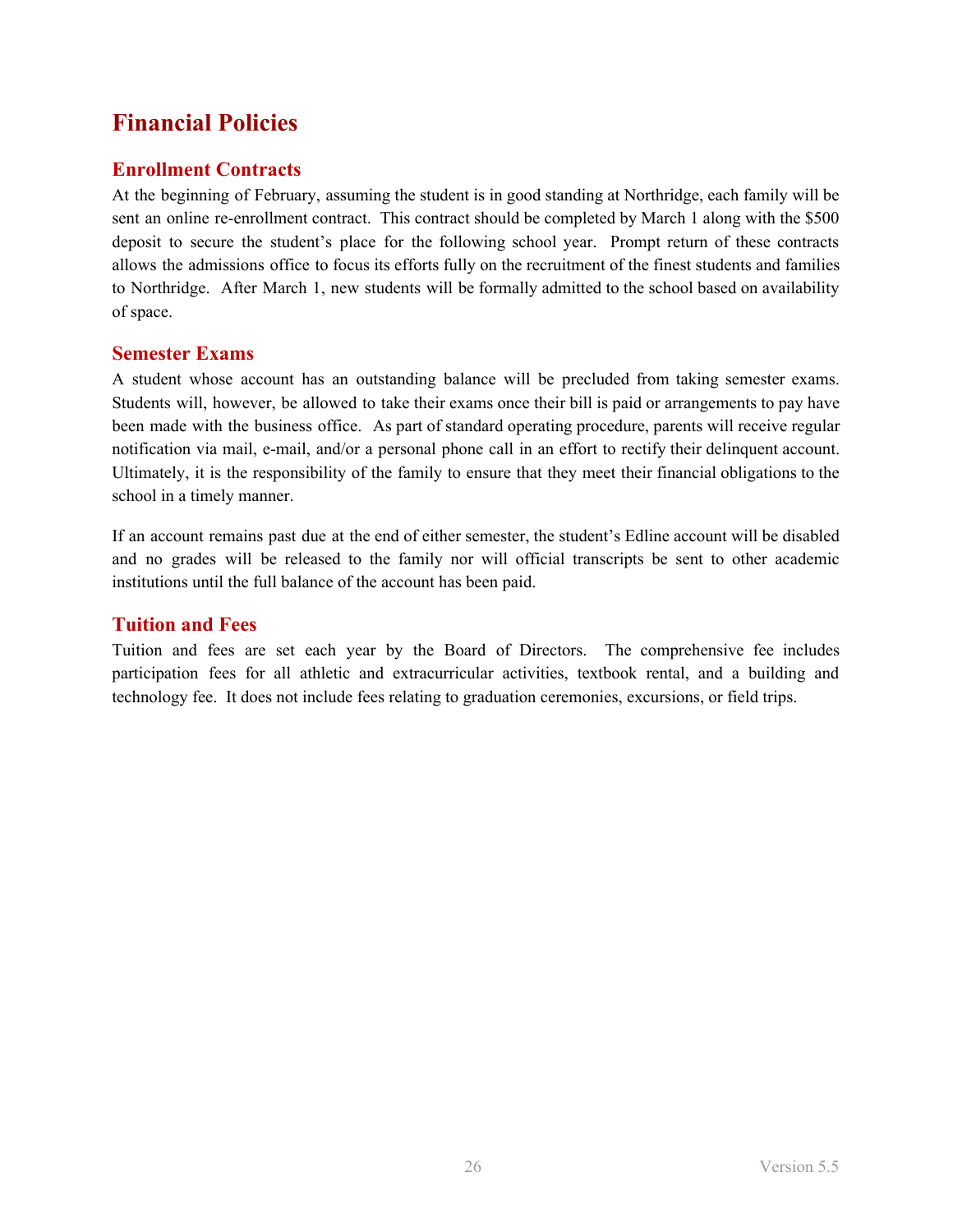# <span id="page-26-0"></span>**School Procedures**

# <span id="page-26-1"></span>**Attendance - Field Trips and Co-Curricular Excursions**

Throughout the course of the year opportunities arise for stu dents to take advantage of special exhibits or programs in the Chicagoland area. Other excursions are for the purpose of providing the young men an opportunity to develop camaraderie among their peers.

Student conduct on any field trip is expected to be consistent with school regulations. The general school dress code applies to all school activities including field trips. The specific dress for the excursion will be determined by the teacher coordinating the event.

# <span id="page-26-2"></span>**Backpacks and Personal Belongings**

All students must leave their backpacks and personal belongings in their locker during the school day, or these materials may be confiscated and turned over to the Dean of Students. In addition, students are encouraged to bring only school-related items to Northridge . All responsibility for lost or damaged valuables brought to school rests solely upon the student.

# <span id="page-26-3"></span>**Cell Phones and Electronic Devices**

Numerous studies have demonstrated that smartphones and related electronics are frequently disruptive to the learning environment and harmful to the student's academic and social development. For these reasons Northridge has the following policy regarding all forms of electronic communication devices including smartphones, smart-watches, tablets, gaming devices, etc.:

#### **POLICY**

**Before the end of the School Day.** Students are not permitted to use their phones or other electronic devices before the end of the School Day - neither before classe s nor during the school day. All cell phones and other electronic devices are to be powered off and kept in the student's locker from the time of arrival on campus (or exiting their car) through to the end of the school day (3:15 pm Monday thru Friday). Students wishing to make a call during these hours may use the phones by the front office.

**After School.** Upon the completion of the school day students will be allowed to use their phones either in the atrium area or outside the school building. Use of phones after the school day is to be limited to brief communication. If Northridge faculty observe a student using a cell phone after the school day for purposes beyond brief communication, the consequences listed below apply.

**Field Trips.** Use of these devices will not be allowed on regular field trips; they should be left at home or powered off in the locker. On overnights or trips arriving later in the afternoon or evening, the coordinator of the trip may allow students to bring them solely for the pur poses of coordinating rides at the end of the trip. In these cases, the devices will be collected by the coordinator at the start of the trip and returned to students as they near returning to the school.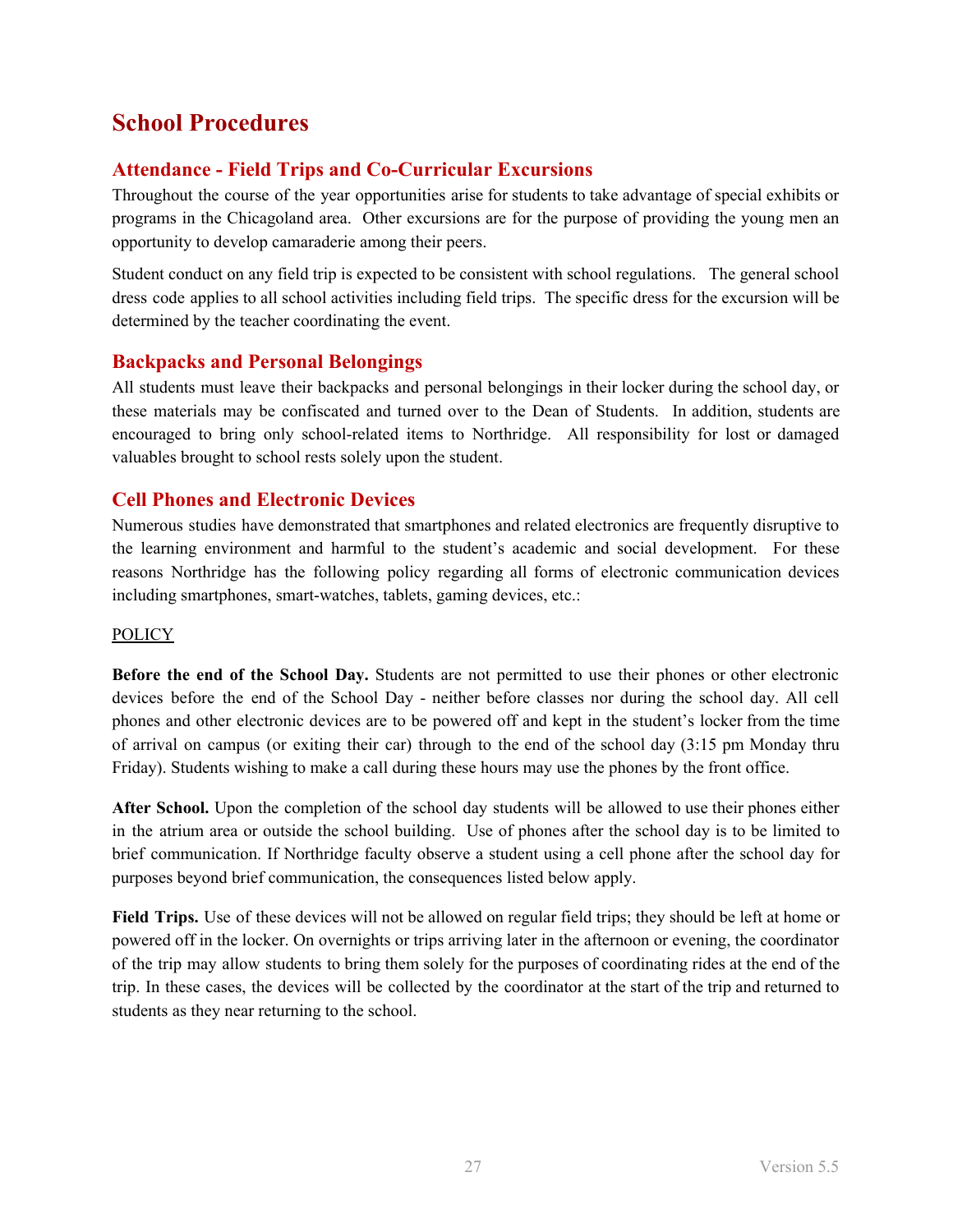#### PARENTS

In an emergency situation, please call the school office to communicate with your son. Northridge personnel will contact the student and relay the message. If y our son needs to make an emergency call to a parent, he should come to the main office and ask permission to use one of the phones. There will be several phones available for students in the main office.

#### **CONSEQUENCES**

If a phone or any other electronic device is observed before the end of the school day, the device will be confiscated by faculty and submitted to the Dean. If an electronic device is heard inside of a student's locker, Northridge reserves the right to open the locker and confiscate the item even if the student is not present.

1<sup>st</sup> Violation - Student can recover the phone at the end of the day, upon completion of a formative task assigned by the Dean of Students.

2<sup>nd</sup> Violation - Student can recover the phone at the end of the 2nd day following the violation, upon completion of a formative task assigned by the Dean of Students.

3<sup>rd</sup> Violation - After three days a student's parent can come in to school to get the phone from the Dean of Students.

Parents will be notified of each violation. Multiple violations can result in the necessity for a parent meeting, and can also lead to more severe disciplinary consequences for their son.

It should be noted that any serious violation of the school's code of conduct involving cell phones or electronic devices could result in additional disciplinary action beyond the ones outlined above, even for a first or second offense. These could include, but are not limited to: bullying, violations of academic integrity, or other forms of inappropriate behavior.

## <span id="page-27-0"></span>**Computer and Network Usage**

Northridge network access will be used to improve student learning in a manner consistent with the educational mission of Northridge. Northridge expects legal, ethical, and efficient use of the network by all users.

Students should be aware that they are responsible for all activity that is linked to their account. Prohibited uses of the Northridge network and computing facilities include, but are not limited to:

- Harassment of others
- Commercial, income-generating, or "for-profit" activities or product advertisement
- Vandalism of the physical equipment
- Sharing of network account and/or password
- Sending junk or chain e-mails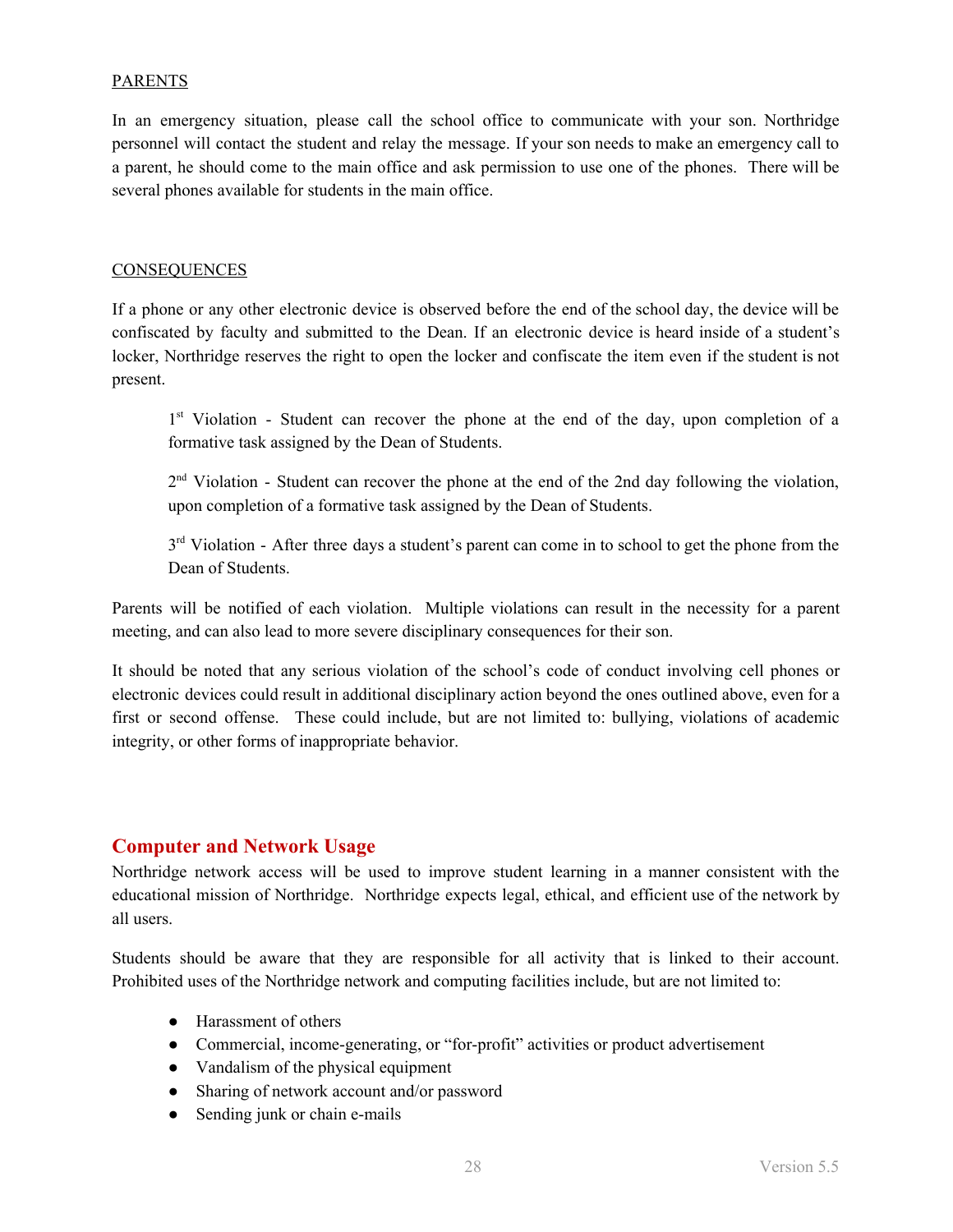Students who violate these protocols will lose their privilege to access the school's network and will be referred to the Dean of Students for further disciplinary action. Any consequences to his academic work will be the responsibility of the student.

#### *Network Security*

If a student notices a security problem on the network, he is ex pected to notify a faculty member immediately. Any user who is identified as a security risk may be denied access to the Northridge network. Northridge will make reasonable attempts to safeguard both the network and the users of the network through the use of firewalls and virus protection measures. Any attempts to circumvent these safeguards, including accessing sites blocked by the firewall, will result in denied access to the network and a referral to the Dean of Students.

## <span id="page-28-0"></span>**Drivers' Education**

Northridge does not offer drivers' education classes after school. Students who need verification from the school to apply for a driver's permit should submit their forms to the main office along with all of the necessary information.

## <span id="page-28-1"></span>**Emergency Drills**

As part of the school's overall emergency preparedness plan, Northridge holds several kinds of safety drills throughout the year – fire, tornado, lockdown, and evacuation.

During a drill students are expected to follow the directions posted in each classroom. Students should walk quickly to the assigned area until an "all clear" signal is given. Silence is a requirement for all drills. In order to ensure that all students are accounted for, attendance is taken for each class during a drill.

# <span id="page-28-2"></span>**Extracurricular Events and Make-Up Work**

Those students who participate in athletics and other extracurricular activities may have to miss class from time to time because of early dismissal for travel to competitions. In this event, students are responsible for what was covered in class.

## <span id="page-28-3"></span>**Fundraising Events**

In order to supplement the cost of educating a Northridge student, the school relies on several fundraising events throughout the year to make up this difference. What is asked of each family is not equal giving but rather equal sacrifice. Even for the family who requires financial assistance to make a Northridge education possible for their son, the expectation is that they will participate in these events to the greatest extent possible.

#### *Annual Fund*

This drive comprises the backbone of the school's fundraising efforts throughout the year and deserves special mention. Beginning in late August or early September, a mailing is sent to all current and past parents, alumni, and benefactors soliciting contributions to help support the overall operations of the school. Regardless of dollar amount, the expectation is that 100% of our current families participate to the greatest extent they are able.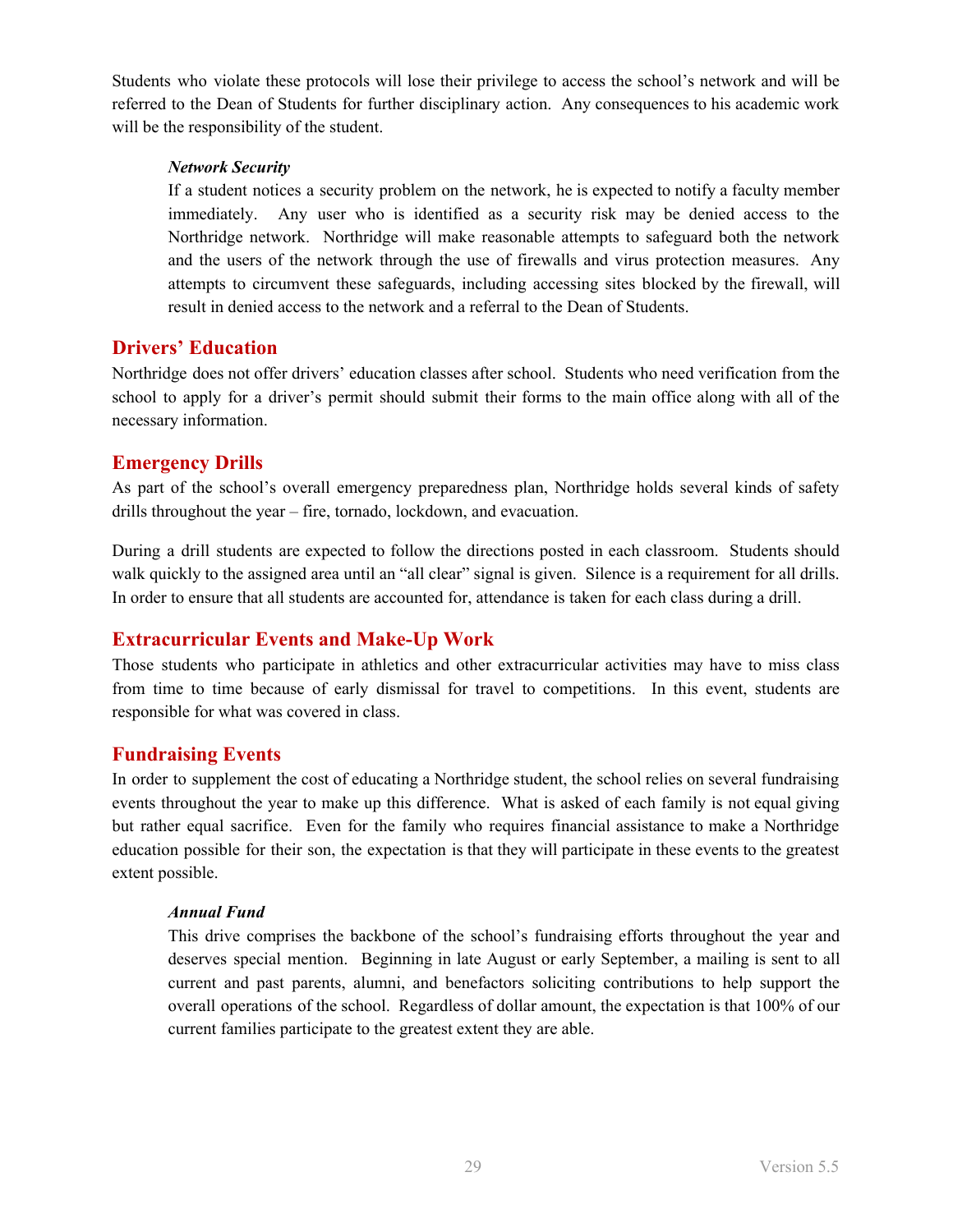#### *Dinner at the 'Ridge*

Held in the spring in the main gymnasium, this is the premier social event for Northridge parents, alumni, friends, and benefactors. Live music, student performances, silent auctions, and the opportunity to mingle with the larger school community all contribute to the festive atmosphere of the event.

#### <span id="page-29-0"></span>**Health Records**

All students must have a completed and current *Certificate of Child Health Examination Form* on file with the school prior to October 1 of each school year as required by the State of Illinois. In addition,  $6<sup>th</sup>$ grade students are required to present proof of a recent dental exam.

All students attending school for the first time in Illinois must also present proof of a recent vision examination. This applies to students who have previously been home-schooled.

High school students participating in athletics are required by the State of Illinois to submit a physical *prior* to the first practice or tryout for the sport. These physicals must be renewed yearly.

Health records of new students must be sent to Northridge from their previous school. Students who do not have their health records on file will not be able to attend classes after October 15.

## <span id="page-29-1"></span>**Medication**

Parental permission must be obtained if a student needs to take prescription or non-prescription medication during the day. Students are not allowed to take *any* medicine without first checking with the main office.

If a student has prescription or non-prescription medicine that needs to be taken on a regular basis, he must bring a note from his parents along with the medicine in its original container labeled with his name to the main office.

Exceptions to this rule may be granted for students who have as thma, severe allergies, or other serious medical conditions.

Students are never permitted to give medicine of any type to other students.

#### <span id="page-29-2"></span>**Lunch**

Students have the option to bring their own lunch or participating in our Hot Lunch Program. For details on our Hot Lunch program: before mid-September, please refer to the emails sent to all parents. Starting mid September, the Parent section of the website will be updated with the program information.

#### <span id="page-29-3"></span>**Senior Lunch Privileges**

Northridge seniors are granted the privilege of an off-campus lunch  $-$  with parental consent. While students are off campus, they are bound by the same rules as when they are in school. Abuse of this policy will result in revocation of the student's off-campus lunch privileges for a to-be-determined period of time. Students who choose not to go off-campus for lunch are expected to remain in the cafeteria or senior hallway during this time.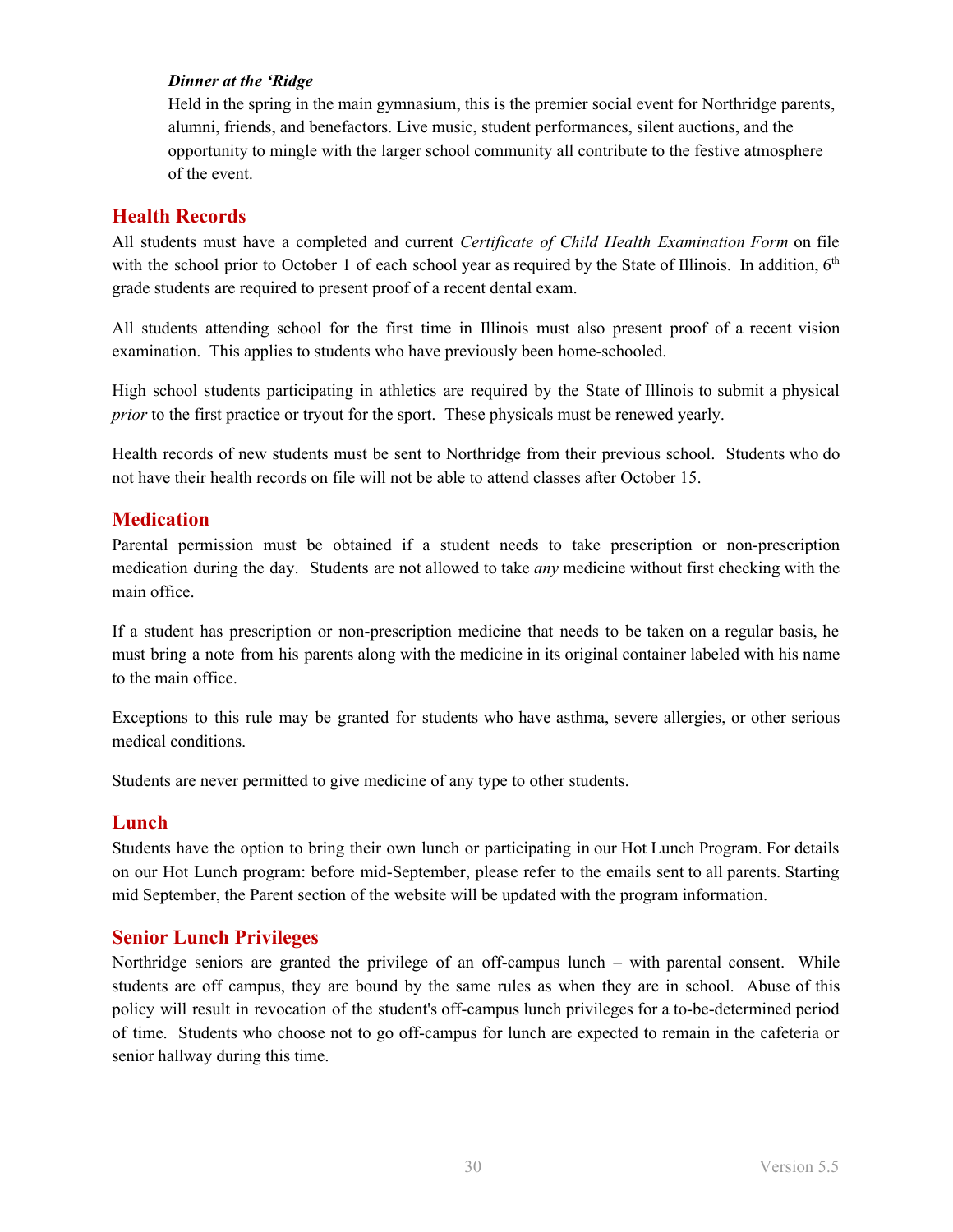Students who return from off-campus lunch late and arrive tardy to their next class will be referred to the Dean of Students for disciplinary action. Students should be aware that there are no excuses for arriving late to class after lunch (e.g. bad weather or traffic, or slow service at a restaurant).

Seniors who return early from off-campus lunch must remain in the atrium or senior hallway until class begins.

#### <span id="page-30-0"></span>**Lockers and Locks**

At the beginning of each school year every student will be issued a locker and a code to open their locker - lockers have built-in locks, no additional lock is needed. All students in grades 6 thru 10 will *also* be issued a gym locker, which is required to have a school-issued lock on at all times. Any non-issued school lock will be removed and discarded by the maintenance s taff. Gym locks can be purchased in the main office.

#### <span id="page-30-1"></span>**Hall Passes**

Students must have a pass from a faculty member in order to be in the hallway during class periods. Students in the hallway without a pass will be considered unexcused and referred to the Dean of Students.

## <span id="page-30-2"></span>**Mothers' Club**

Hospitality for a number of school events throughout the year is provided by the school's Mothers' Club. This group also provides academic and cultural enrichment for the young men of Northridge by sponsoring field trips and other activities. Meetings are held quarterly, and all mothers are invited to participate.

# <span id="page-30-3"></span>**Parking**

Parking is available for students and visitors in the main lot. All students must have a parking registration form on file with the main office. Students are *not* allowed to park in the spaces specifically designated for visitors or designated non-parking areas.

The Dean of Students monitors the parking lot on a regular basis. Student parking privileges will be revoked for a to-be-determined period of time for those who do not follow the proper protocols.

## <span id="page-30-4"></span>**Money Lending**

The Northridge office is not in a position to lend money to students to allow them to purchase food or beverages from the vending machines or to purchase food at local restaurants after school.

#### <span id="page-30-5"></span>**Security and Visitors**

All visitors to Northridge must sign in at the main office where they will receive temporary identification badges to wear throughout their visit to the school. Visitors should be escorted while on school premises and should not be left unattended. Members of the public visiting the school to attend public events, such as an open-house, athletic competition, or public performance may proceed directly to the event venue without visiting the main office.

All exterior doors are to remain locked during the hours when classes are in session. Accordingly, entrances and exits should not be propped open during this time.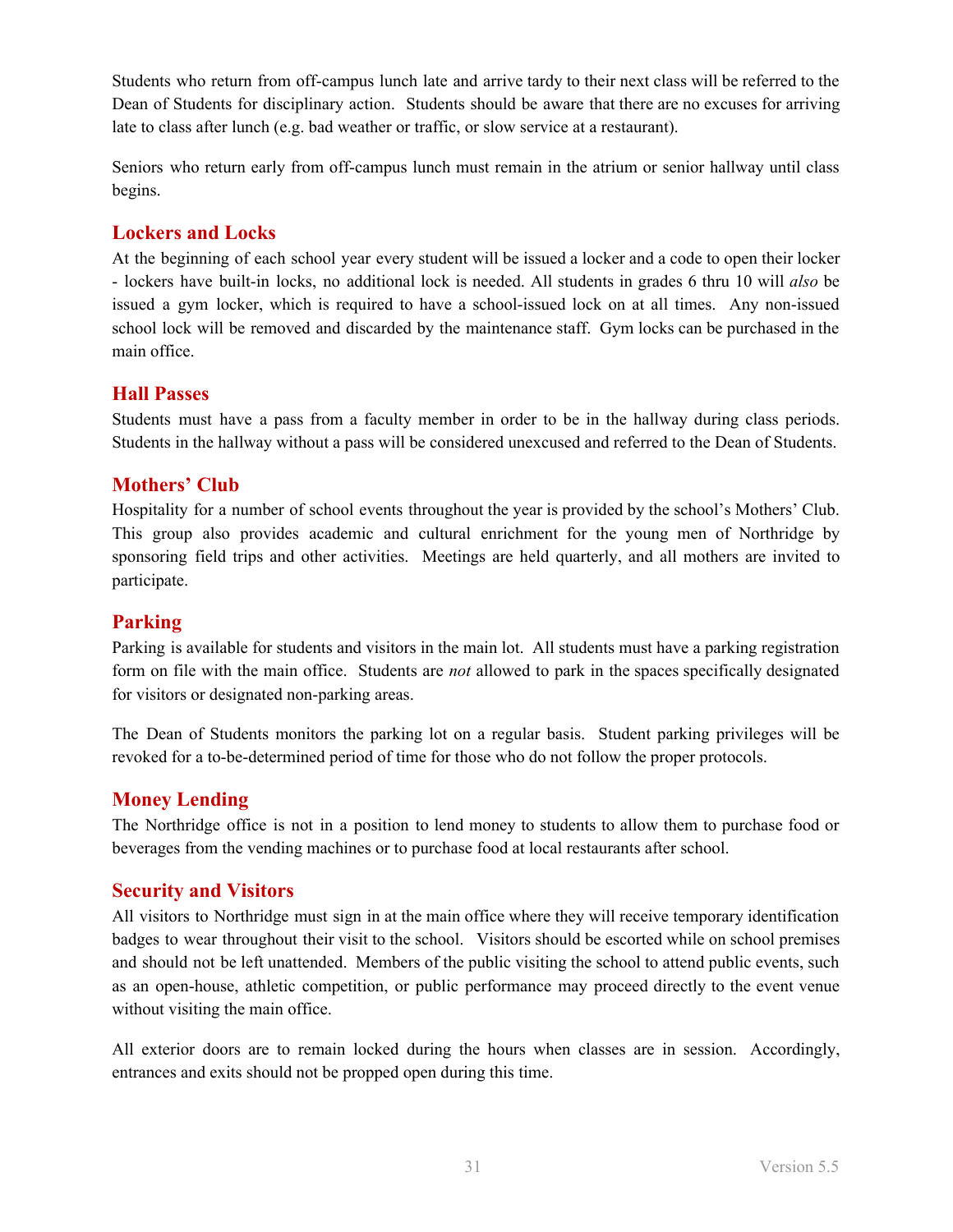# **Shadow Days**

Part of the recruitment cycle at Northridge includes inviting prospective students to spend a regular school day with students and teachers. These visits are coordinated by the Director of Admissions.

Any questions, comments, or concerns about a visiting student should be discussed with the Director of Admissions.

# <span id="page-31-0"></span>**Year-End Awards**

At the conclusion of each school year, several coveted awards are bestowed on students as determined by faculty vote. These awards represent an integral part to the historical fabric of Northridge. Students receiving these honors take their place in Northridge history among some of the school's most distinguished alumni.

#### *Valedictorian and Salutatorian*

This recognition is given to the first and second highest ran ked student respectively in the senior class. It is based on the student's cumulative grade point average at the end of the first semester of senior year.

#### *Joe Benedetto Award*

Named for a beloved faculty member who died during the course of the school year, this award is given to the most outstanding middle school student who has shown extraordinary devotion and commitment to his school work and exemplifies a spirit of service to God and others.

#### *Dave Burns Award*

Created in honor of another faculty member whose career at Northridge was tragically cut short, this award is given to a senior who has excelled in academics and athletics while demonstrating intelligence, integrity, fortitude, and selflessness.

#### *Roy Wauck Service Award*

This award is named after one of the school's founding fathers and is bestowed upon a senior that has shown the most initiative and spirit of concern in contributing to the life of the school. In many ways this award represents Northridge's highest honor.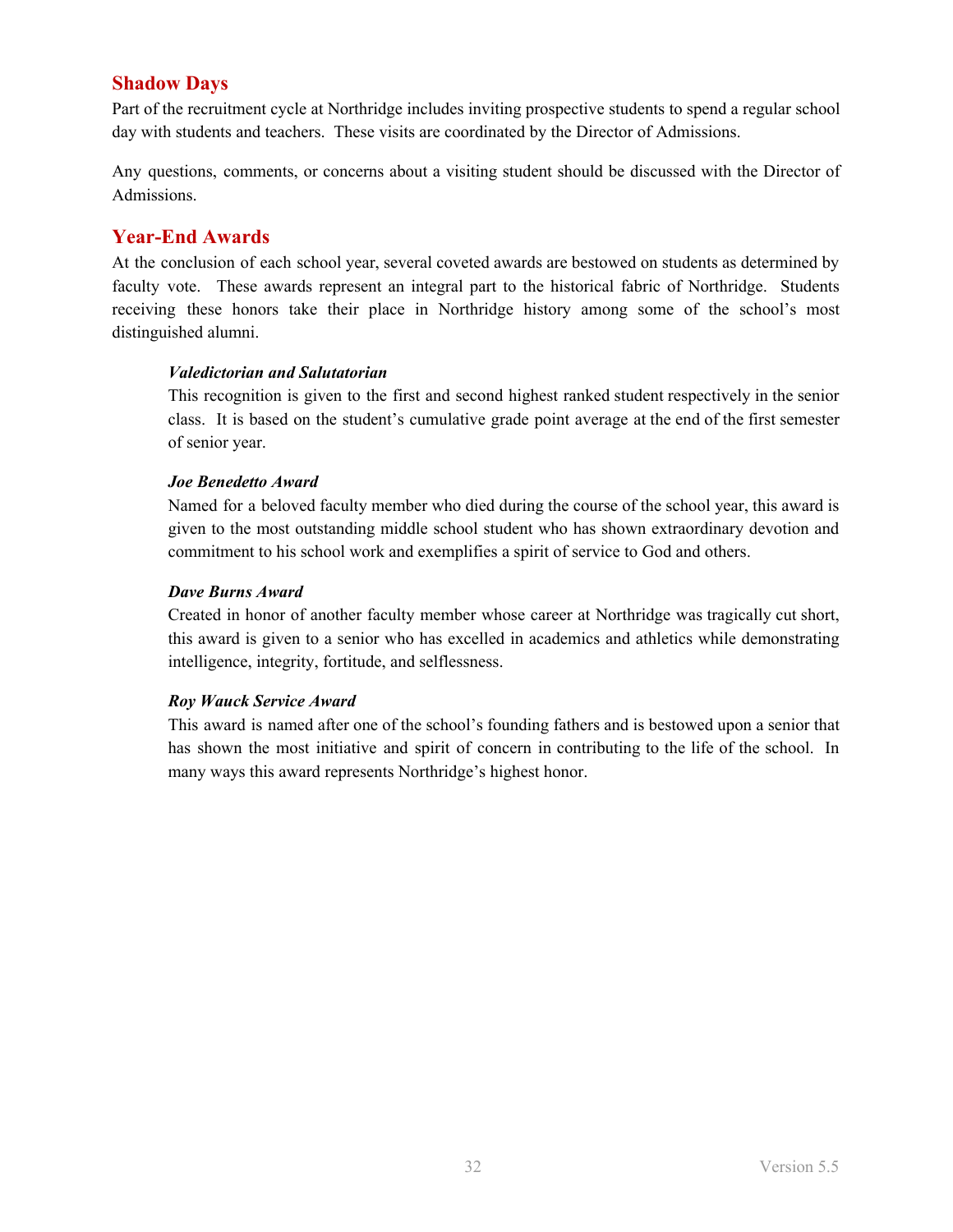# <span id="page-32-0"></span>**Student Formation**

# <span id="page-32-1"></span>**Advisory Program**

The advisory program is an essential means for accomplishing the Northridge mission of building men of character. The personal relationships that are cultivated between faculty members and students play a key role in the academic, personal, social, and spiritual development of the young men. The overarching purpose of this program is to encourage and to coach each student to strive for academic and moral excellence. As such, each advisor strives to:

- Provide a strong link between the parents and the school.
- Be a helpful guide for the formation of each student's character development.
- Help students to maximize their opportunities within the school.
- Make sure that no student "falls through the cracks" personally or academically.

At the beginning of the school year each student is assigned an advisor who is a Northridge faculty member. Advisors engage their advisees in individual conversations at least once a month. However, students should feel comfortable initiating a conversation with his advisor at any time, as his advisor is to be seen as an ally in his efforts to navigate, not only academic life at Northridge, but also his own personal growth and development.

# <span id="page-32-2"></span>**Chaplain**

Northridge benefits greatly from the presence of a full-time Chaplain. He celebrates Mass daily and is available to all students for Confession and spiritual direction. On the first Friday of each month he also makes possible Exposition of the Blessed Sacrament throughout the day concluding with Benediction for all students who wish to attend.

An assistant chaplain spends one day a week at the school to both assist the full-time chaplain with his duties and provide the students the opportunity to seek spiritual direction or go to Confession with a different priest. It is important for students to recognize that it is not necessary to have a particular problem in order to talk with one of the chaplains. During the course of the year the chaplains make an effort to speak with all of the students individually outside of Confession to encourage each one in his daily struggles.

# <span id="page-32-3"></span>**Halls of Northridge**

At the beginning of their first year at Northridge, all students are assigned to one of four Halls – *Cavalier*, *Paladin, Riddervon,* or *Vytis*. Named after European knights, these groups within the school serve to foster a spirit of camaraderie and unity across all grade levels. Service projects, Hall Festivals, and academic competitions all play a part in the Halls' battle for *The Hall Knight* – a custom-made trophy awarded to the winning Hall at the end of each school year.

## <span id="page-32-4"></span>**Mass and Study Hall**

The Church encourages frequent reception of the Holy Eucharist in order to help the faithful become more like Christ. Accordingly, at Northridge we make certain accommodations such as either a period during the day or an early mass for students to participate in the celebration of Holy Mass in the Chapel. The choice to attend Mass when not obligated is a decision of the highest order. To foster this devotion,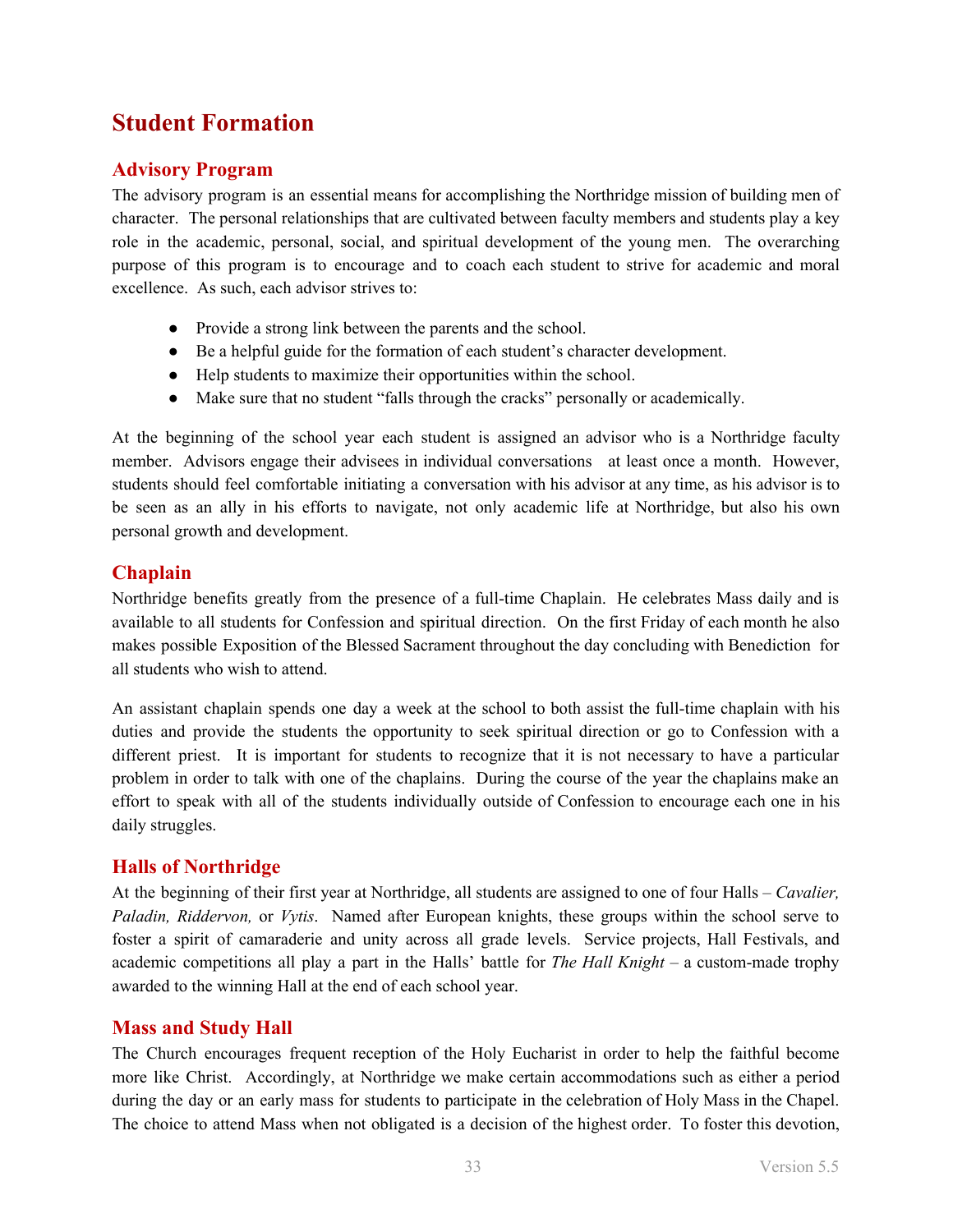students' choices are limited to two productive and virtue-enhancing activities during this time – either attending Mass or studying. In addition the teachers make a concerted effort not to obligate students during this period by scheduling other meetings or activities.

# <span id="page-33-0"></span>**Religion Classes**

All students who are baptized Catholics are required to take religion classes at Northridge. Students who are not Catholic are welcome (and, indeed, encouraged) to enroll in these courses as well. This aspect of the Northridge curriculum forms an integral element of the school's mission, provides the students with a broader perspective when studying the development of Western Civilization, and serves an important role in fostering camaraderie and solidarity among the student body.

# <span id="page-33-1"></span>**Social Opportunities**

A central component of the educational philosophy of Northridge is that parents are the primary educators of their sons. Accordingly, the school does not play a direct o r indirect role in sponsoring out-of-school social activities for its students. However, PACE, an organization with informal ties to Northridge promotes these kinds of healthy and formative social opportunities, not only for Northridge students, but for those from other area schools as well.

# <span id="page-33-2"></span>**PACE**

The Parent Alliance for Creative Entertainment (PACE) facilitates co-educational social activities for the students of Northridge and The Willows Academy. PACE collaborates with students and parents to plan social events for the school year.

# <span id="page-33-3"></span>**Spirit of Service**

A spirit of service is an important element of the Northridge mission. To this end students at Northridge are provided with many service opportunities throughout the course of the school year.

Grade levels may have service days in which the students can choose to participate in team building exercises. Some possible service projects could be painting classrooms, cleaning up in the community, and mentoring or tutoring other students.

Additionally, student organizations like the National Honor Society or Northridge Halls will provide service opportunities for students. These activities will usually consist of acts of service to the school. Students who participate in other extracurricular activities will be provided other opportunities by their moderators and coaches.

Again, all students at Northridge are expected to exhibit a spirit of service as an extension of what they have learned in their homes. School-wide awards such as the Roy Wauck Service Award and the Dave Burns Award will take into account the level of service a student has given. Similarly, consideration for student leadership positions will have a service consideration.